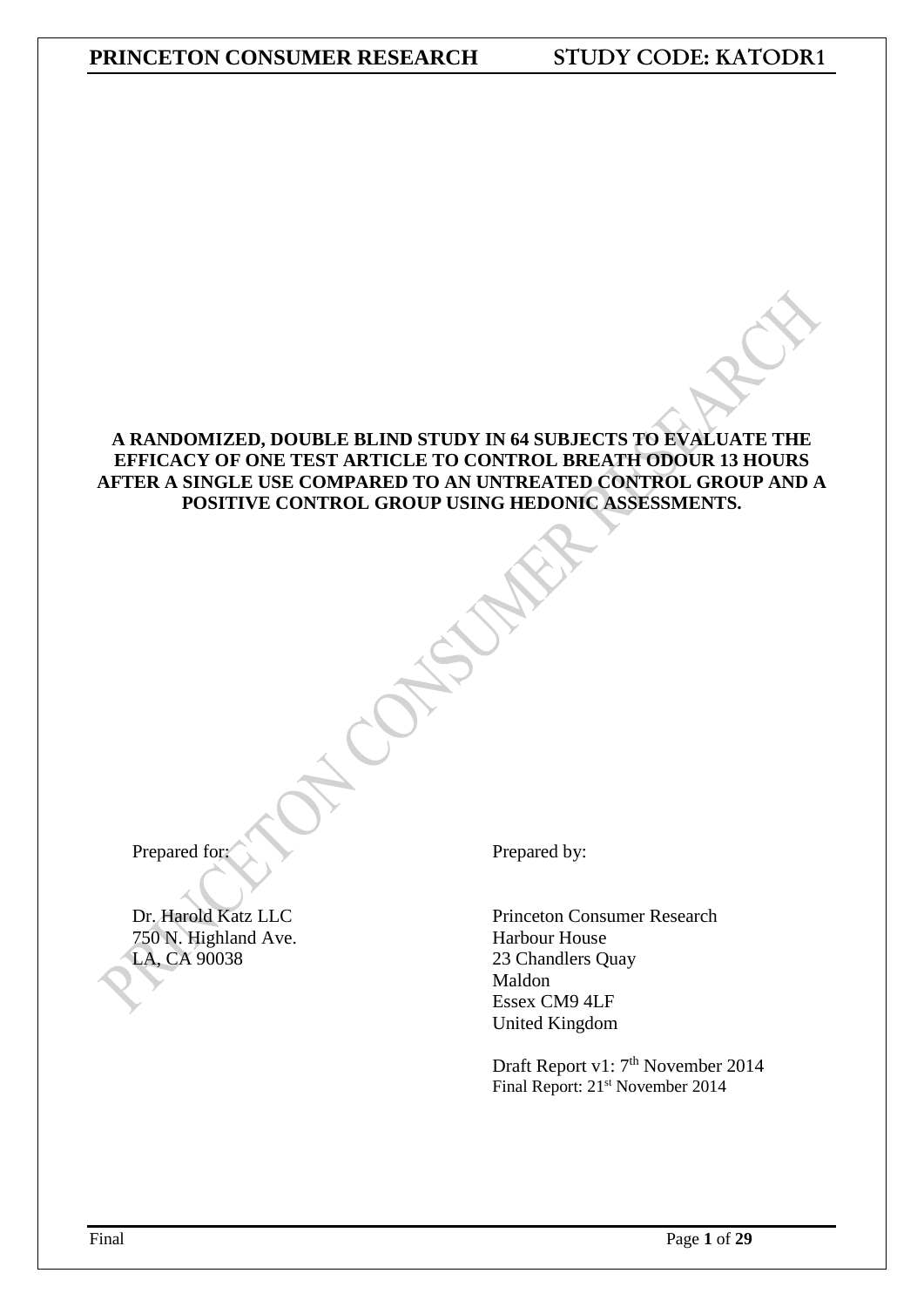# A RANDOMIZED, DOUBLE BLIND STUDY IN 64 SUBJECTS TO EVALUATE THE EFFICACY OF ONE TEST ARTICLE TO CONTROL BREATH ODOUR 13 HOURS AFTER A SINGLE USE COMPARED TO AN UNTREATED CONTROL GROUP AND A POSITIVE CONTROL GROUP USING HEDONIC ASSESSMENTS.

#### PRINCETON CONSUMER RESEARCH REPORT NO: KATODR1

I declare that the following report constitutes a true and faithful account of the procedures adopted and the results obtained in the performance of this study. The aspects of the study conducted by Princeton Consumer Research were performed, where relevant, in accordance with the principles of Good Clinical Research Practice.

Danny McCamlie (Principal Investigator)

Date

**Bryan Baker** (Project Manager)

arv

Date 26<sup>th</sup> Nov 2016

### **QUALITY ASSURANCE STATEMENT**

This report has been audited and is considered to be an accurate description of the methods used and an accurate presentation of the data obtained during the conduct of the study.

Danielle Smith (Quality Assurance Manager)

Date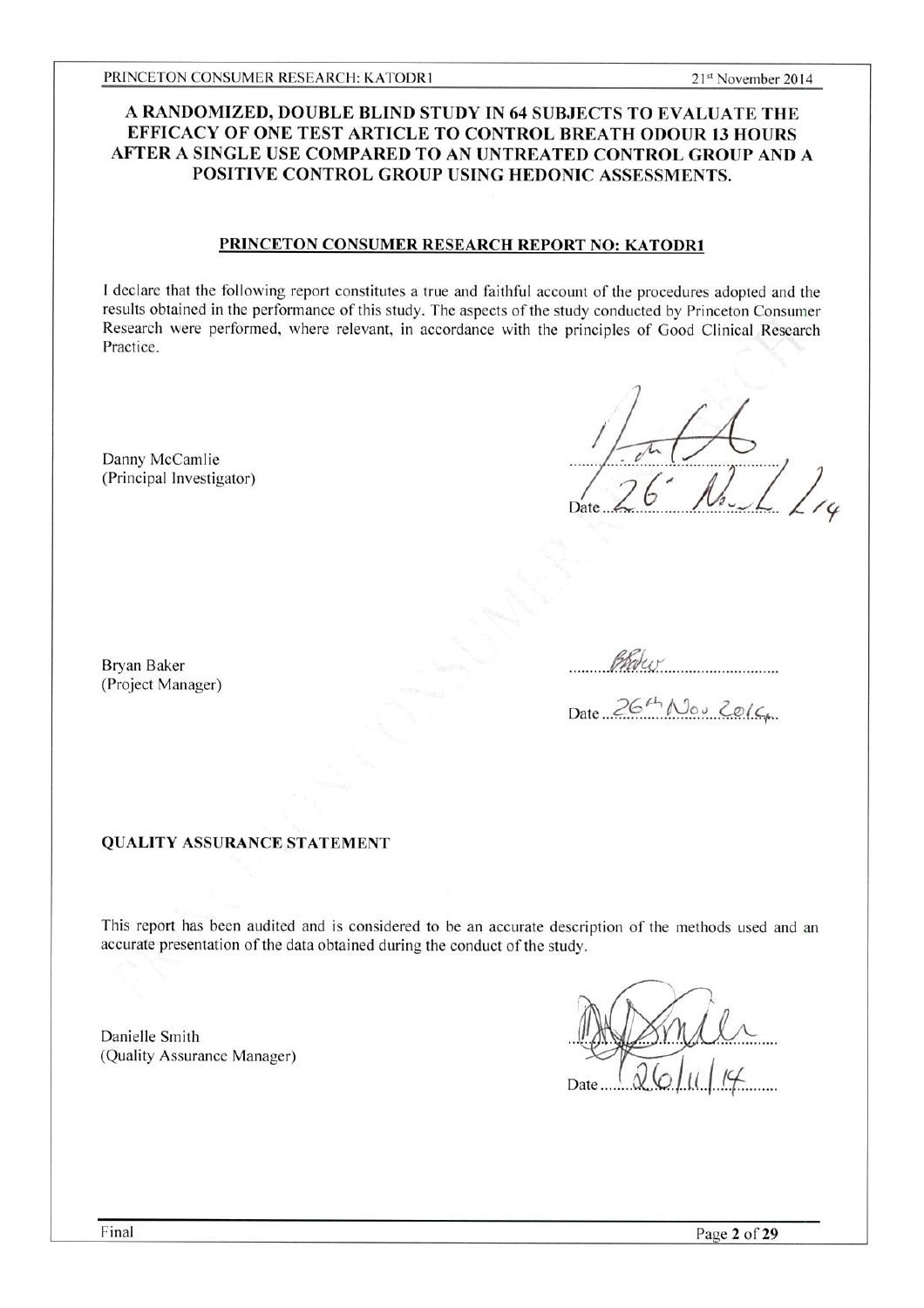# **CONTENTS**

| 1.                                                                              |  |
|---------------------------------------------------------------------------------|--|
| 2.                                                                              |  |
| 3.                                                                              |  |
| $\mathbf{4}$                                                                    |  |
|                                                                                 |  |
|                                                                                 |  |
|                                                                                 |  |
|                                                                                 |  |
|                                                                                 |  |
|                                                                                 |  |
|                                                                                 |  |
|                                                                                 |  |
|                                                                                 |  |
| 1                                                                               |  |
| $\mathbf{2}$                                                                    |  |
| FIGURE 1: AGE COMPOSITION OF THE SUBJECTS COMPLETING THE STUDY  13              |  |
| ADVERSE EVENTS, ADVERSE REACTIONS AND SUBJECTS NOT COMPLETING THE STUDY 13<br>3 |  |
| 4                                                                               |  |
| 5                                                                               |  |
|                                                                                 |  |
|                                                                                 |  |
|                                                                                 |  |
|                                                                                 |  |
|                                                                                 |  |
|                                                                                 |  |
|                                                                                 |  |
|                                                                                 |  |
|                                                                                 |  |
|                                                                                 |  |
|                                                                                 |  |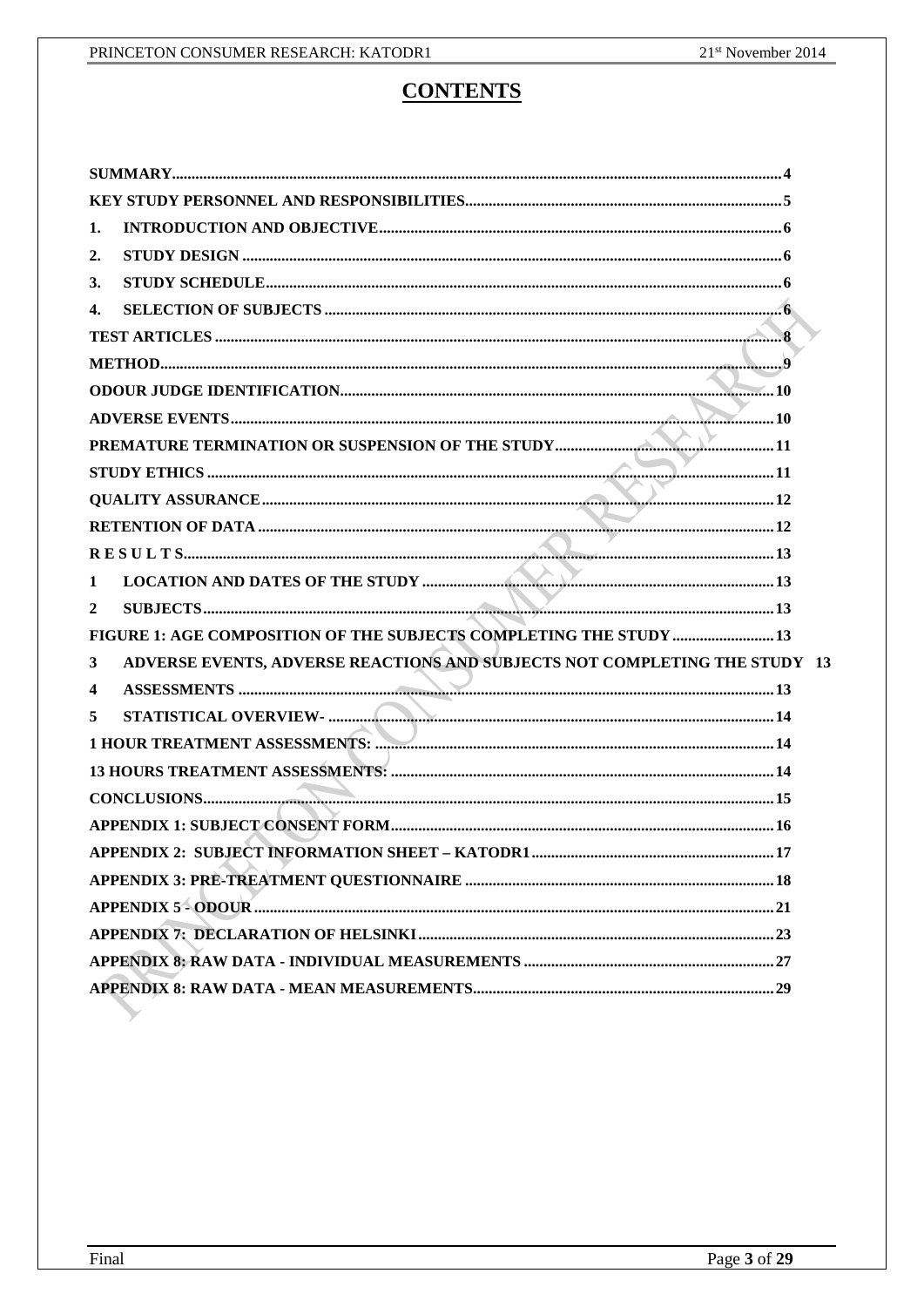# **SUMMARY**

- <span id="page-3-0"></span>1. This was a randomised, double-blind within subject comparison study conducted in 64 healthy volunteers to evaluate the efficacy of one test article to control breath odour, 13 hours after a single use compared to an untreated control group and a positive control group using hedonic assessments.
- 2. The test articles were applied once on day 1 of the study.
- 3. Four judges conducted hedonic assessments in a blinded fashion, pre-product application, 1 hour and 13 hours post product application.
- 4. Individual scores, mean scores and standard deviations for each assessment point are presented in this report for the 64 subjects who completed the study for each of the four judges.
- 5. There was no statistically significant difference for the pre-treatment assessments between the test groups for any of the judges or between judges (p>0.05) so the study can be considered valid. Both the Test Article and Positive Control showed a highly statistically significant difference to the untreated baseline sites (p<0.005) in all assessments. All judges were statistically similar at all-time points and sites (p>0.05) and so assessments can be considered as accurate.
- 6. It can be concluded that for the test articles the claims of "breath freshening" and "freshens breath for over 12 hours" are valid.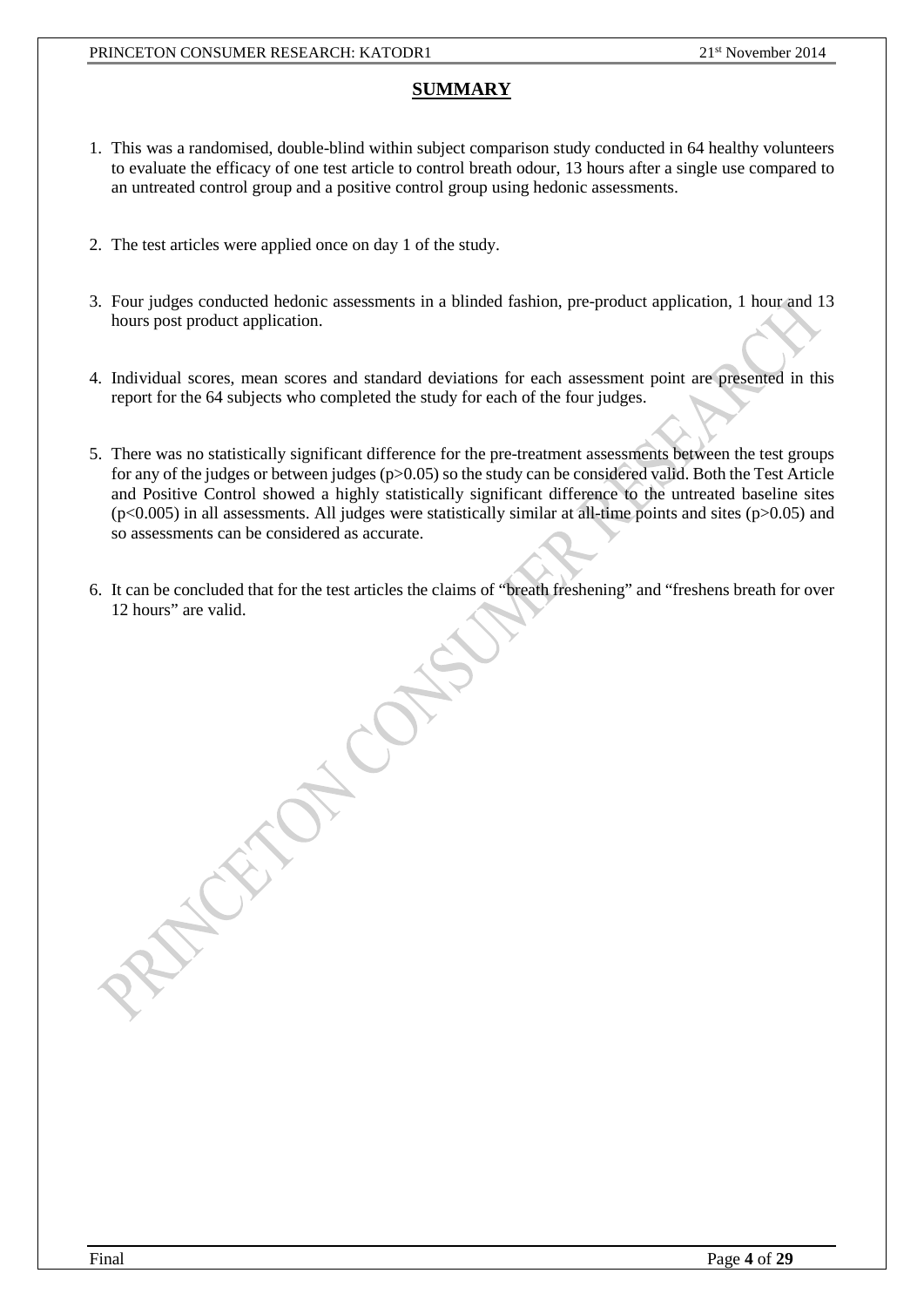# **KEY STUDY PERSONNEL AND RESPONSIBILITIES**

<span id="page-4-0"></span>

| <b>Key personnel</b>                        | <b>General responsibilities</b>                                                               |
|---------------------------------------------|-----------------------------------------------------------------------------------------------|
| <b>Principal Investigator (PI)</b>          |                                                                                               |
| Danny McCamlie                              | The Principal Investigator (PI) was responsible                                               |
| <b>Princeton Consumer Research</b>          | ensuring sufficient resources<br>for<br>were                                                  |
| Harbour House                               | available to conduct the study according to                                                   |
| 23 Chandlers Quay                           | Good Clinical Practice (GCP), for reporting<br>any serious adverse events to the Sponsor, for |
| Maldon                                      | the study design, compiling the results and                                                   |
| Essex CM9 4LF                               | writing the clinical report.                                                                  |
| <b>United Kingdom</b>                       |                                                                                               |
| Tel: 01621 859230                           |                                                                                               |
| Fax: 01621 851537                           |                                                                                               |
|                                             |                                                                                               |
| <b>Project Manager (PM)</b>                 |                                                                                               |
| Bryan Baker                                 | The Project Manager (PM) was involved with                                                    |
| <b>Princeton Consumer Research</b>          | the study design, compiling the results and                                                   |
| <b>Harbour House</b>                        | writing the clinical report.                                                                  |
| 23 Chandlers Quay                           |                                                                                               |
| Maldon                                      |                                                                                               |
| Essex CM9 4LF                               |                                                                                               |
| <b>United Kingdom</b>                       |                                                                                               |
|                                             |                                                                                               |
| Tel: 01621 859230                           |                                                                                               |
| Fax: 01621 851537                           |                                                                                               |
|                                             |                                                                                               |
| <b>Project Supervisor (PS)</b>              |                                                                                               |
| <b>Barrie Drewitt</b>                       | The Project Supervisor (PS) was responsible                                                   |
| <b>Princeton Consumer Research</b>          | for the conduct of the study on a daily basis.                                                |
| <b>Princeton Forrestal Center</b>           |                                                                                               |
| 307 College Rd East                         |                                                                                               |
| Princeton, NJ, 08540                        |                                                                                               |
|                                             |                                                                                               |
| e-mail: barriedrewitt@princetonconsumer.com |                                                                                               |
|                                             |                                                                                               |
|                                             |                                                                                               |
| <b>Project Co-ordinator (PC)</b>            |                                                                                               |
| Mark Fiala                                  | The Project Co-ordinator (PC) will be the                                                     |
| Dr. Harold Katz LLC                         | primary point of contact on behalf of the                                                     |
| 750 N. Highland Ave.                        | Sponsor of this project and will represent                                                    |
| LA, CA 90038                                | the Sponsor (Dr. Harold Katz LLC) of this                                                     |
|                                             | study.                                                                                        |
| e-mail: mark@drkatz.com                     |                                                                                               |
|                                             |                                                                                               |
|                                             |                                                                                               |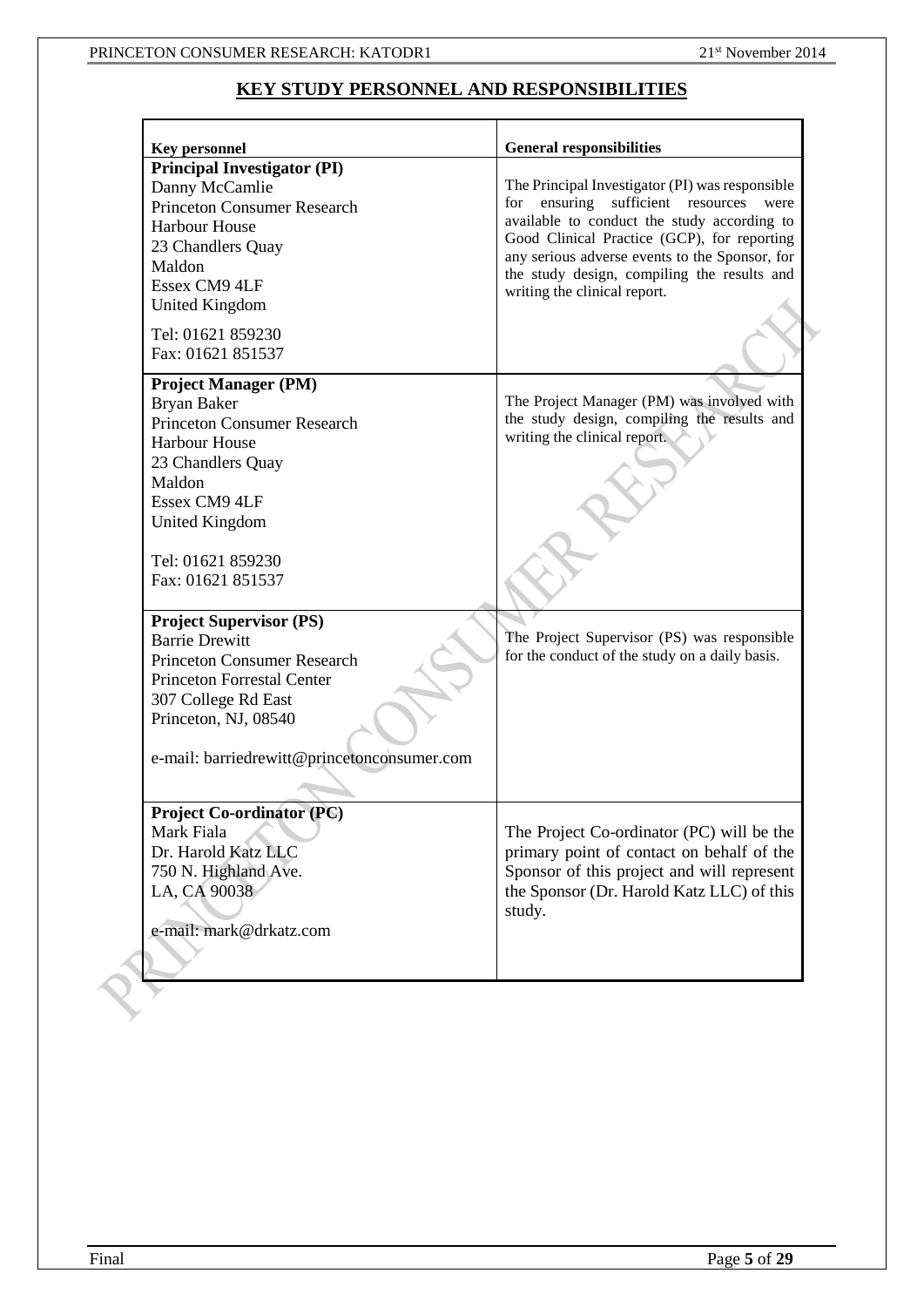# <span id="page-5-0"></span>**1. INTRODUCTION AND OBJECTIVE**

The objective of this study was to determine the efficacy of a toothpaste to mask breath malodour for up to and including 13 hours following a standard usage in comparison to an untreated and positive control group using hedonic assessments by a panel of qualified odour judges.

# <span id="page-5-1"></span>**2. STUDY DESIGN**

A randomised, blinded study lasting approximately 11 days, including the washout period with one treatment site per subject; the subject's breath designated as a treatment site. The pre-treatment (washout) phase will consist of at least 10 days and the treatment phase will consist of 1 days.

# <span id="page-5-2"></span>**3. STUDY SCHEDULE**

| <b>Study Day</b><br><b>Stage</b> | Day -10 to Day - | Day 1, 0<br>Hour | Day 1, 1<br>Hour | Day 1, 13<br>Hour |
|----------------------------------|------------------|------------------|------------------|-------------------|
| Subject Enrollment               |                  |                  |                  |                   |
| Washout                          |                  |                  |                  |                   |
| <b>Supervised Cleaning</b>       |                  |                  |                  |                   |
| Malodor                          |                  |                  |                  |                   |
| Assessments                      |                  |                  |                  |                   |

### <span id="page-5-3"></span>**4. SELECTION OF SUBJECTS**

### **4.1 Screening**

Sixty four subjects were recruited from the general area surrounding the clinical site in order to enrol fifty two subjects (three of which were consensus subjects) for enrolment into the treatment phase of the study.

Prior to the study treatment initiation all prospective subjects will be screened for eligibility.

### **4.2 Inclusion criteria**

- 4.2.1 Subject is aged 18-65, inclusive.
- 4.2.2 Agrees to NOT take antihistamines or medications with sedative affect throughout the study.
- 4.2.3 Does NOT have allergies to the ingredients of soaps, detergents, perfumes, cosmetics, dentifrice, oral care, skin care, or hair care products.
- 4.2.4 Does NOT have or had active psoriasis, eczema on any portion of their body.
- 4.2.5 Has NOT been diagnosed or treated for cancer in the last 5 years.
- 4.2.6 Has NOT taken for a chronic condition, or have taken in three days prior to the Baseline visit, any anti-inflammatory (except 81 mg-ASA per day), immunosuppressant or antihistamine.
- 4.2.7 Is NOT a diabetic.
- 4.2.8 Does NOT have any of the following condition(s): heart disease, hypertension, kidney disease, significant respiratory disease or epilepsy.
- 4.2.9 Be willing to refrain from brushing their teeth and using mouthwash etc on the active days of the study with the exception of articles that will be provided to them.
- 4.2.10 Subject has NO history of any significant immunologic or infectious disease (e.g. hepatitis, tuberculosis, positive HIV or AIDS, lupus, rheumatoid arthritis) which could place the subject at risk or interfere with the accuracy of the study results.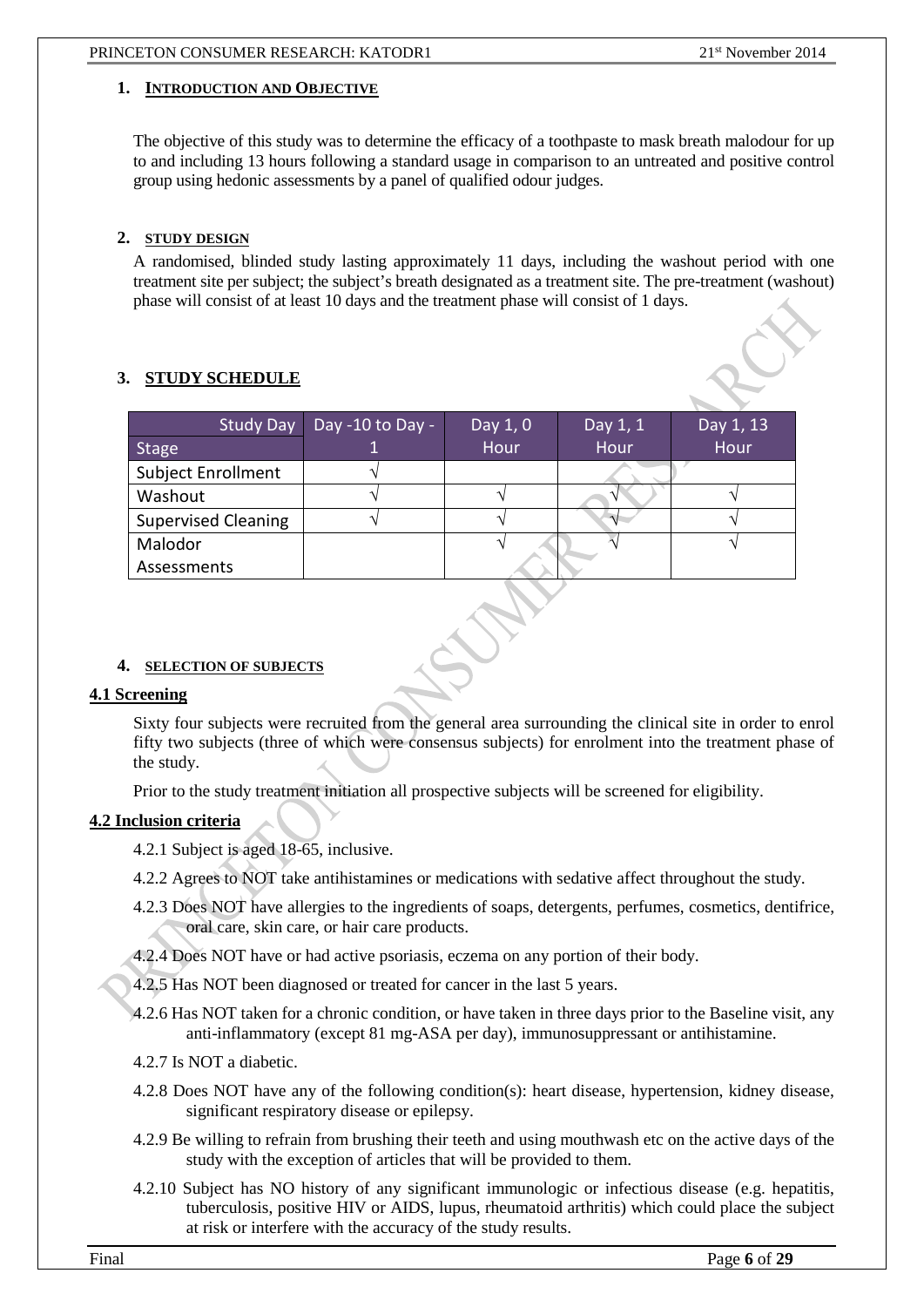#### PRINCETON CONSUMER RESEARCH: KATODR1 21st November 2014

- 4.2.11 Has NOT gone swimming, used a hot tub or sat in chlorinated water within 48 hours of Baseline and is willing to avoid swimming and hot tubs during the study.
- 4.2.12 HAS an Average (from 4 expert odour judges) odour score of  $\geq$  4.0 on a 0 to 10 point scale.
- 4.2.13 Is NOT an employee of the Sponsor Company or CRO.
- 4.2.14 Is NOT taking any other medication that, in the opinion of the Investigator is likely to affect their response to treatment.
- 4.2.15 Has no other medical condition or factor the Investigator or their duly assigned representative believes may affect the ability of the subject to complete the study or the interpretation of the results.

#### **4.3 Exclusion Criteria**

- 4.3.1 Is taking for a chronic condition any anti-inflammatory (except 81 mg-ASA per day), immunosuppressant, antihistamine, or sedative medications (i.e. containing antihistamines like Tylenol pm, Nyquil, etc.).
- 4.3.2 Has had within 6 weeks of the study start date, or currently has, orthodontic appliances, more then once incisor with a prothestic crown or veneer, tumours of soft or hard oral tissue, moderate or advanced periodontal disease or greater than 4 caries lesions.
- 4.3.3 Has allergies to the ingredients of soaps, detergents, perfumes, cosmetics, anti-perspirants, deodorants, skin or hair care products, or has sensitive skin.
- 4.3.4 Has or has had active eczema or psoriasis on any portion of their body.
- 4.3.5 Has been diagnosed or treated for cancer in the past 5 years.
- 4.3.6 Is using or has used any systemic antibiotics within the last 2 weeks.
- 4.3.7 Is a diabetic
- 4.3.8 Has the following condition(s): heart disease, hypertension, kidney disease, significant respiratory disease, or epilepsy.
- 4.3.9 Has an immunologic or infectious disease (e.g. hepatitis, tuberculosis, HIV or AIDS, lupus, rheumatoid arthritis) which could place the subject at risk or interfere with the accuracy of the study results.
- 4.3.10 Is an employee of the Sponsor Company or CRO.
- 4.3.11 Is taking any other medication that, in the opinion of the Investigator is likely to affect their response to treatment.
- 4.3.12 Any other condition or factor the Investigator or their duly assigned representative believes may affect the ability of the subject to complete the study or the interpretation of the results.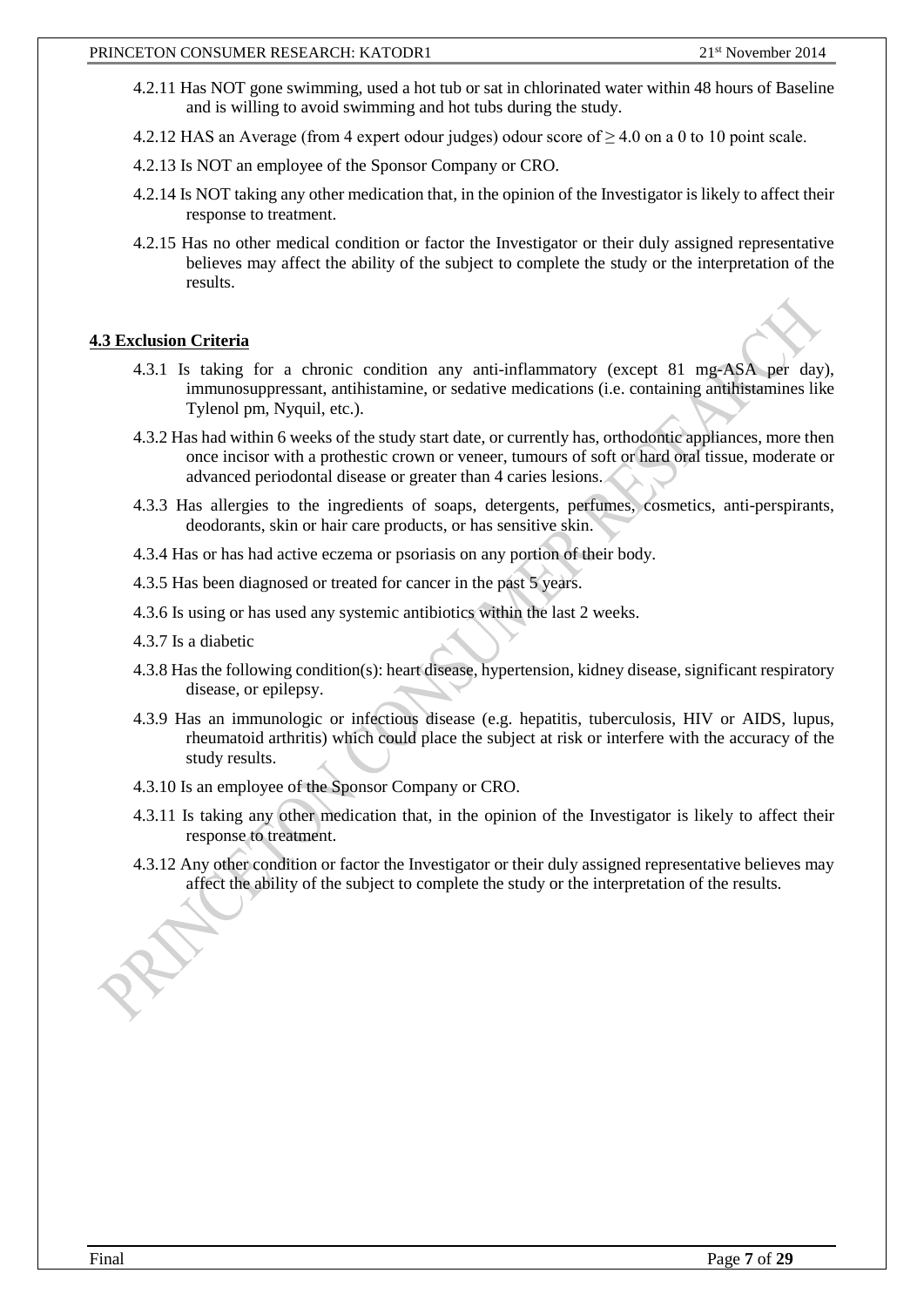#### <span id="page-7-0"></span>**TEST ARTICLES**

To the best of the Sponsor's knowledge, the test articles did not contain antibiotics, antiseptics, steroids, hormones, or any other substances at levels of concentration requiring label declaration by the relevant regulatory authorities and were formulated and tested to comply with applicable regulations. Based on the information available, Princeton Consumer Research considered the test articles to be safe for use in man.

The following test articles were supplied by the Sponsor labelled as follows:

- 1. Article 197-75B
- 2. Positive Control (COLGATE TOTAL)

All of the test articles were used as supplied by the Sponsor. The Sponsor provided ingredient listings for the test articles (see Appendix 4). A third group were included that shall remain untreated.

It was the responsibility of the Sponsor to determine, for each batch of test articles, the identity, strength, purity, composition and other characteristics which appropriately define the test articles, before their use in the study. The determination of their stability and documentation of methods of synthesis or derivation were also the Sponsor's responsibility.

After the use of the test articles, a reserve sample of each article were stored by Princeton Consumer Research under appropriate conditions.

After an archive sample was been taken, all remaining test articles were disposed of 28 days after the completion of the study, unless requested otherwise by the Sponsor

### **Packaging, Labelling, and Shipping of Test Products**

The Sponsor sent all test products directly to the clinical facility prior to the start of the study in compliance with current Good Manufacturing Practices. The quantity of all study material shipped to the clinical facility was documented by the CRO.

It was the responsibility of the Sponsor that test articles met all necessary transport regulations, particularly those regulations involving the carriage of hazardous goods and the import/export of goods or equipment, and that any costs including tax/duty were fully met by the Sponsor prior to receipt of test articles at Princeton Consumer Research. No liability with regard to safe receipt or costs involved in the carriage of goods or equipment to any Princeton Consumer Research site was accepted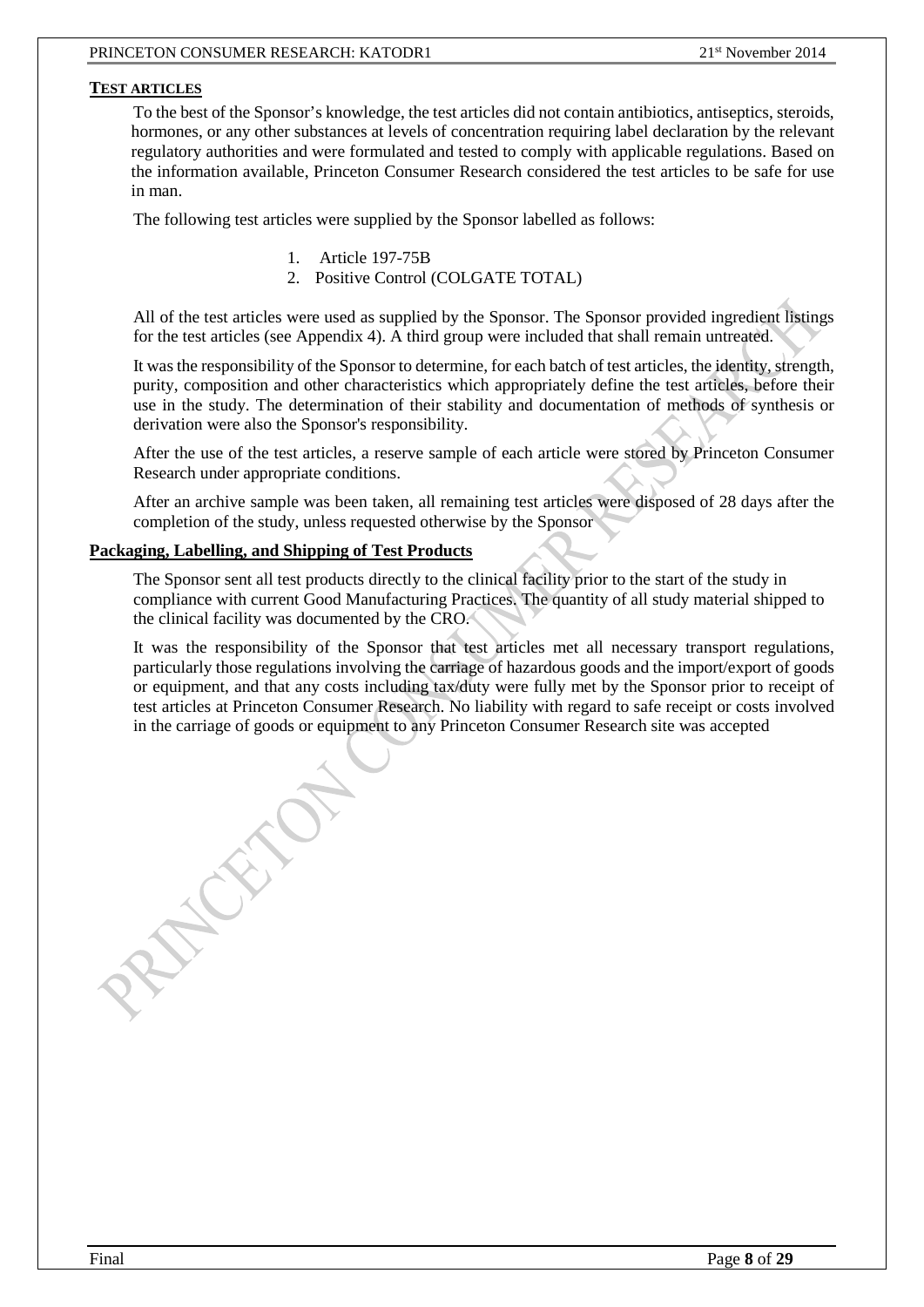### <span id="page-8-0"></span>**METHOD**

### **Pre-conditioning (Washout) Procedure**

Upon arrival at the clinical site perspective subjects were consented (Appendix 1). Each subject was then given a soft bristle toothbrush and a sample of Colgate Total to be used during the pre-conditioning phase of the study, twice daily for a period of 2 minutes following their usual brushing action. Subjects were not permitted to use any other products in the mouth such as floss, mouthwash, breath mints etc.

During the entire pre-conditioning period subjects were instructed to stop using their usual toothpaste and oral care regime and were given instructions to take home with them for reference.

# **Day -1:**

Subjects were instructed not to clean their teeth or eat at home before coming to the clinical site. Subjects were queried about whether they had been ill or if they had taken any new medications since their last visit and new information was recorded. The prospective subjects were then assessed for odour and the first sixty-four subjects to qualify 4.0 or greater were enrolled into the study (see Appendix 4). Forty-nine subjects were considered test subjects and three subjects were considered the consensus subjects.

# **Day 1:**

Subjects were instructed not to brush their teeth or use mouth wash before coming to the clinical site and not to use any products with fragrance on their face/hair and follow all written instructions they were given. Upon arrival at the clinical site Subjects were queried about whether they had been ill or if they had taken any new medications since their last visit and new information was recorded. The prospective subjects were then assessed for odour and the first sixty foursubjects to qualify 4.0 or greater (AVERAGE OF 4 JUDGES) were enrolled into the study (see Appendix 4). Sixty subjects were considered test subjects and three subjects were considered the consensus subjects. Any remaining subjects were excused from the study.

Twenty subjects were assigned to each of three time slots for Day 1; representing the 3- cohorts. Each cohort of twenty subjects was treated with the same product for the study. Subjects were dosed on Day 1 Baseline at a time relevant to their cohort. The odour judges evaluated the consensus subject for each cohort followed by the 20-subject cohort, which were treated with the same product.

Next, the qualified subjects were instructed to use the product for their group under supervised conditions (see below in Section 8.4). Subjects were given a timer set for 2 minutes and they were instructed to brush using their usual action until the timer sounded before wiping their mouths. Subjects were only able to brush their teeth at the clinical site that morning under supervision.

Following usage subjects were re-evaluated within 1 hour of use  $\pm$  10 minutes for odour. The consensus subject for the cohort was evaluated and discussed first. Subjects were then instructed not to use any products in their mouth for the following 13 hours.

13 Hours  $\pm$  15 minutes subjects then returned to the test centre for final evaluations. Following assessment subjects were exited from the study and compensated for their time and inconvenience.

# **Supervised Use Procedure:**

Subjects were provided with a standard soft bristle toothbrush pre-loaded with  $0.2 \text{ml} \pm 0.05 \text{ml}$  for use. Each subject was instructed to brush following his or her usual action for 2 minutes. Following the 2 minute period subjects were instructed to spit and to wipe clean their mouth area on dry paper towelling provided by the supervisor. Subjects were not permitted to rinse their mouths.

Subjects in the Negative Control group (Untreated) were not provided with any product and the refrained from any cleaning of their teeth on the morning of the study day.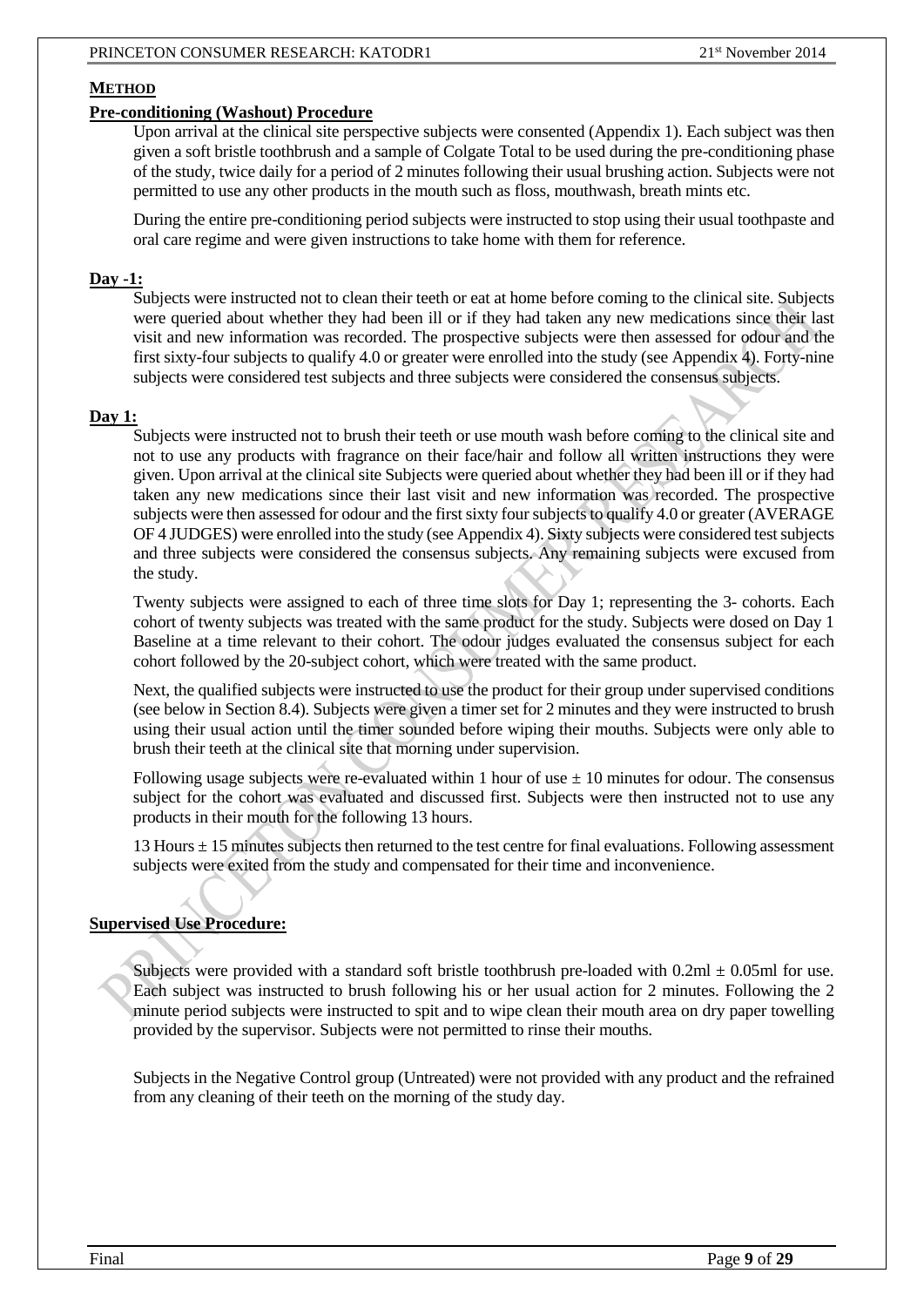# **Treatment Application Procedure**

#### **Treatment Products:**

| Material/Product/Code               | Dose                     | <b>Apply Frequency</b> |
|-------------------------------------|--------------------------|------------------------|
| Test Article (197-75B)              | 0.2ml                    | Once                   |
| Positive Control (Colgate)          | 0.2ml                    | Once                   |
| <b>Negative Control (Untreated)</b> | $\overline{\phantom{0}}$ | -                      |

# <span id="page-9-0"></span>**ODOUR JUDGE IDENTIFICATION**

The odour judges were assigned numbers #1 - #4 that they maintained through the study for entering their odour data.

### <span id="page-9-1"></span>**ADVERSE EVENTS**

An adverse event was anything untoward which happened to a subject during a study, whether or not it was related to the administration of the test articles.

An adverse reaction to the test articles was an adverse event occurring after the administration of the test articles which may have been causally related to the test articles.

#### **Classification**

An adverse event would have been NON-SERIOUS (sub-classified as Mild, Moderate or Severe) unless it fell into one or more of the following categories when it would be classified as SERIOUS.

The event:

- resulted in death.
- was life threatening.
- required in-patient hospitalisation or prolongation of existing hospitalisation.
- resulted in persistent or significant disability /incapacity.
- was a congenital anomaly/birth defect.

Every adverse event must be recorded and then classified as Serious or Non-Serious.

Maximum intensity of NON-SERIOUS adverse events would have been assigned to one of the following categories:

Mild: For example, an adverse event which was easily tolerated by the subject, causing minimal discomfort and not interfering with everyday activities.

Moderate: For example, an adverse event which was sufficiently discomforting to interfere with normal everyday activities.

Severe: For example, an adverse event which prevented normal everyday activities.

### **Reporting of adverse events**

In the event of a SERIOUS adverse event, the type, onset, severity, duration and outcome would have been recorded on a Serious Adverse Event Form and the Sponsor would have been notified within one working day, with a written report following within three working days. The significance of the event would have been discussed between the Principal Investigator and the Sponsor, with the Principal Investigator reserving the right to withhold further administration pending further information and discussion. The subject's General Practitioner would have also been informed as soon as it was reasonably practicable to do so.

Non-serious events would have been reported to the Sponsor in the Clinical Report at the conclusion of the study.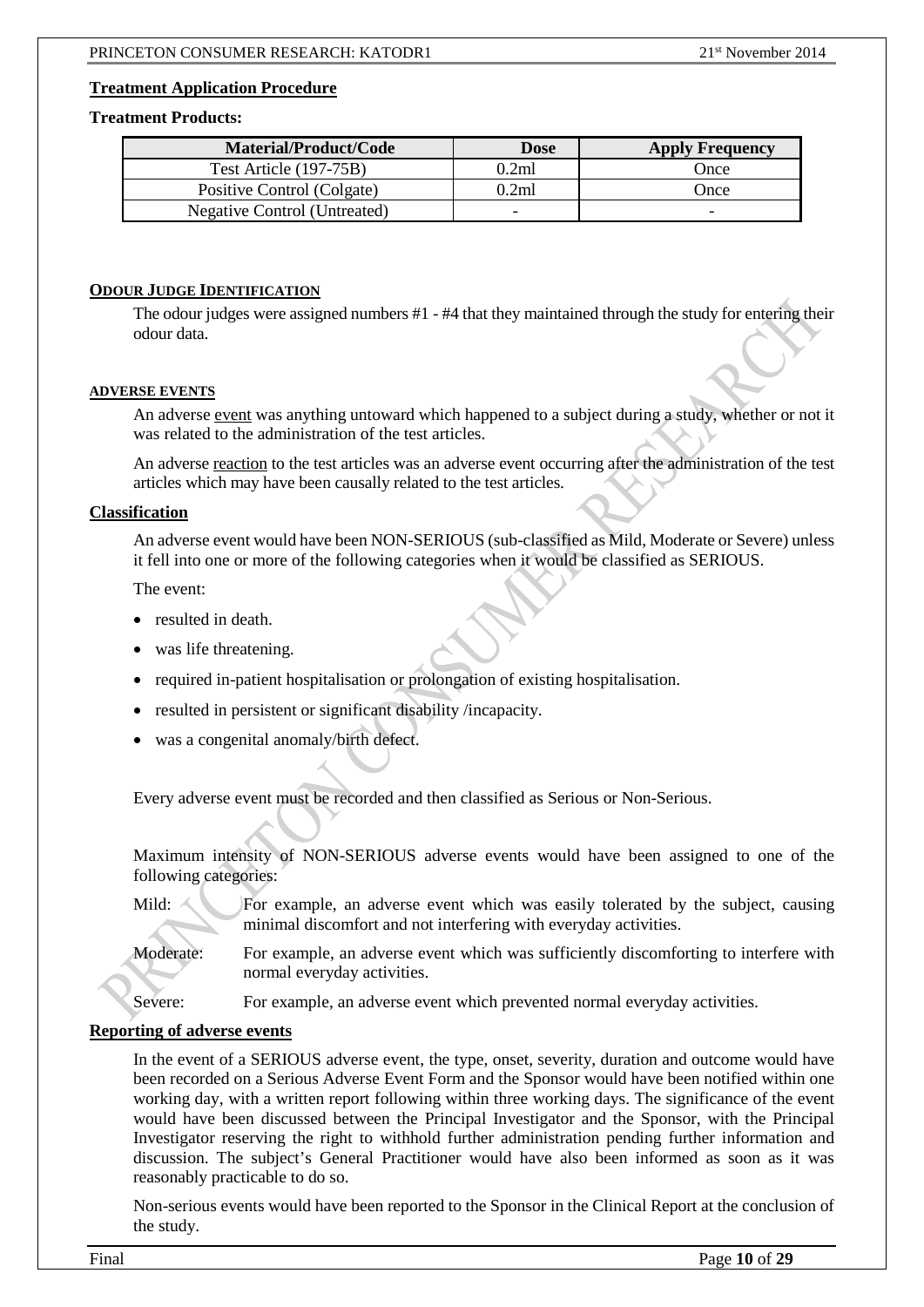#### **Withdrawals**

The participation of a subject in this study may have been discontinued for any of the following reasons:

- the subject wished to withdraw.
- if, in the opinion of the Principal Investigator/Project Manager, it was in the best interests of the subject.
- suspected adverse effects from the test articles.
- inter-current illness.
- violation of the prohibitions and restrictions (see Section 2.4).
- development of an exclusion criterion.

Subjects were free to withdraw at any time and need not have given a reason, but every reasonable attempt would have been made to ascertain such reasons. The data for any subjects who were withdrawn from the study would have been included in this report but may have been excluded from final data analysis.

Subjects would not have been followed up after their withdrawal from the study, except in the case of a Serious Adverse Event. Withdrawn subjects would not have been replaced.

### <span id="page-10-0"></span>**PREMATURE TERMINATION OR SUSPENSION OF THE STUDY**

This study may have been prematurely suspended or terminated by Princeton Consumer Research or the Sponsor. In all cases of premature suspension or termination, Princeton Consumer Research would have been promptly informed all study subjects and would have provided appropriate therapy and subject follow-up.

If the study is prematurely suspended or terminated by Princeton Consumer Research Inc without the prior agreement of the Sponsor, Princeton Consumer Research Inc will inform the Sponsor as soon as possible and will provide the Sponsor a with a detailed written explanation of the termination or suspension.

# <span id="page-10-1"></span>**STUDY ETHICS**

### **Amendments to protocol**

Proposed changes or additions to the authorised protocol would have been subject to approval by the Principal Investigator and the Sponsor before implementation, except and insofar as Princeton Consumer Research reserved the right to make unilateral departure from the protocol to eliminate an apparent immediate hazard to subject health.

### **Declaration of Helsinki**

The study conformed to the requirements of the 1964 Declaration of Helsinki and its subsequent amendments (Appendix 6).

# **Subject consent**

Subjects were informed of the nature, purpose and known risk of the study both orally and in writing and gave their written informed consent before participating in the study (Appendices 1 and 2). Subjects were advised that they were free to withdraw from the study at any time without being obliged to give a reason. They were compensated for their time and inconvenience.

#### **Indemnity provision**

The Sponsor was responsible, without regard to legal liability, and indemnified Princeton Consumer Research, or any of their respective officers or employees in the event of claims for compensation from subjects suffering injury or other deterioration in health or well-being as a result of participation in this study, except and insofar as such claims arose as a result of any negligent act or omission on the part of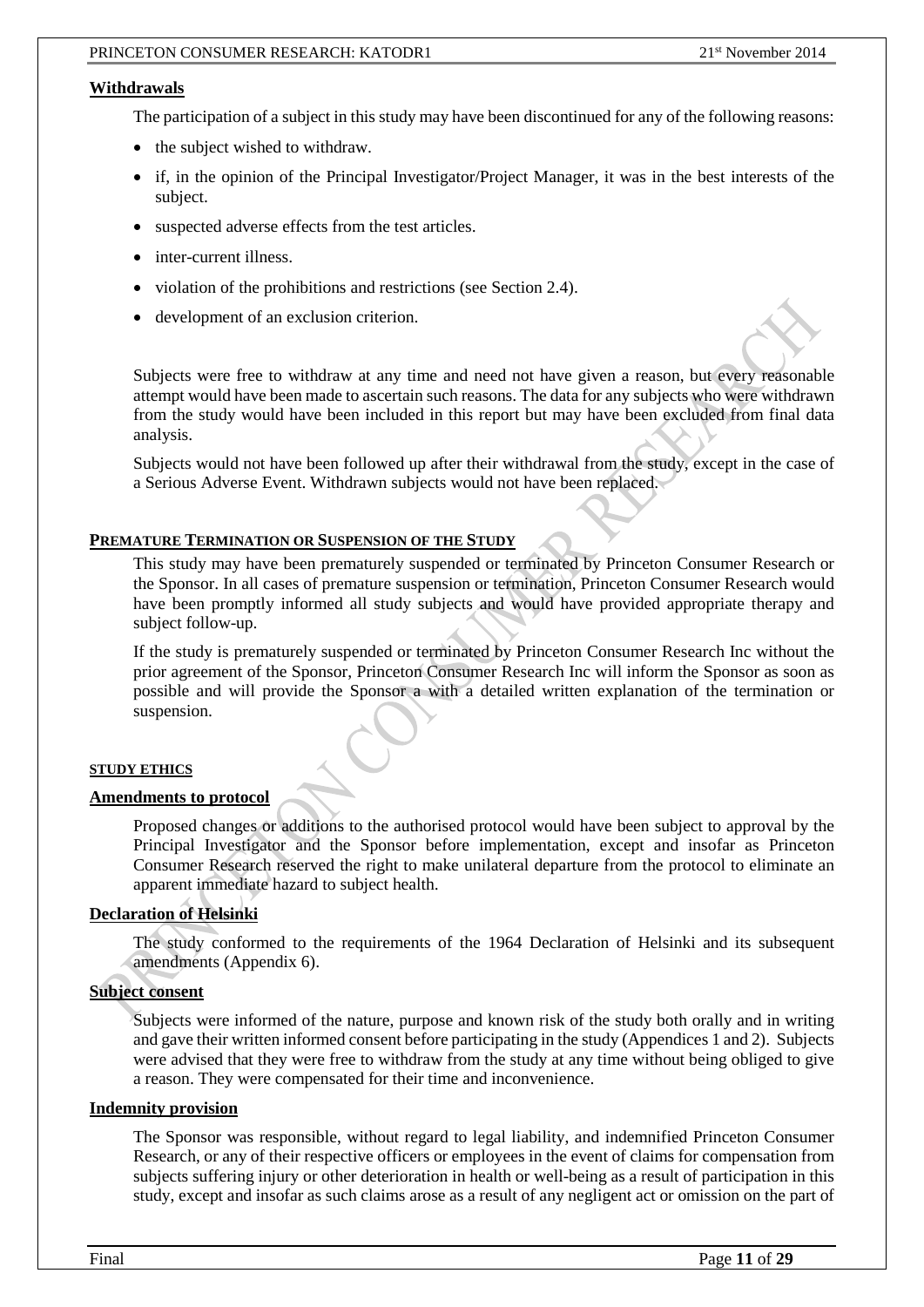#### PRINCETON CONSUMER RESEARCH: KATODR1 21st November 2014

Princeton Consumer Research employees or any persons undertaking or involved in the study by arrangement with Princeton Consumer Research.

#### <span id="page-11-0"></span>**QUALITY ASSURANCE**

The study was carried out in the spirit of the ICH Guidelines on Good Clinical Practice (1996) and other recognised guidelines. The draft report has been peer-reviewed for accuracy and completeness of presentation. Additionally, the study may also have been subject to the following Quality Assurance procedures:

- Review of protocol and protocol amendments for completeness, clarity and adequacy.
- Inspection and/or audit of critical phases of study conduct for compliance with protocol and Princeton Consumer Research procedures.

The Princeton Consumer Research Quality Assurance Manager would have informed Princeton Consumer Research management of any findings that may have affected the integrity of the study.

#### <span id="page-11-1"></span>**RETENTION OF DATA**

All raw data generated by Princeton Consumer Research during the course of the study, and including protocol and final report, will be retained in the Princeton Consumer Research Archive for a minimum period of fifteen years from study completion. In the event of original data being transferred to the Sponsor at their request, exact copies will be so retained. At no time will archived data be destroyed without prior written approval of the Sponsor. All study data will be available at any time, by appointment, for inspection by the Sponsor or their authorised representative.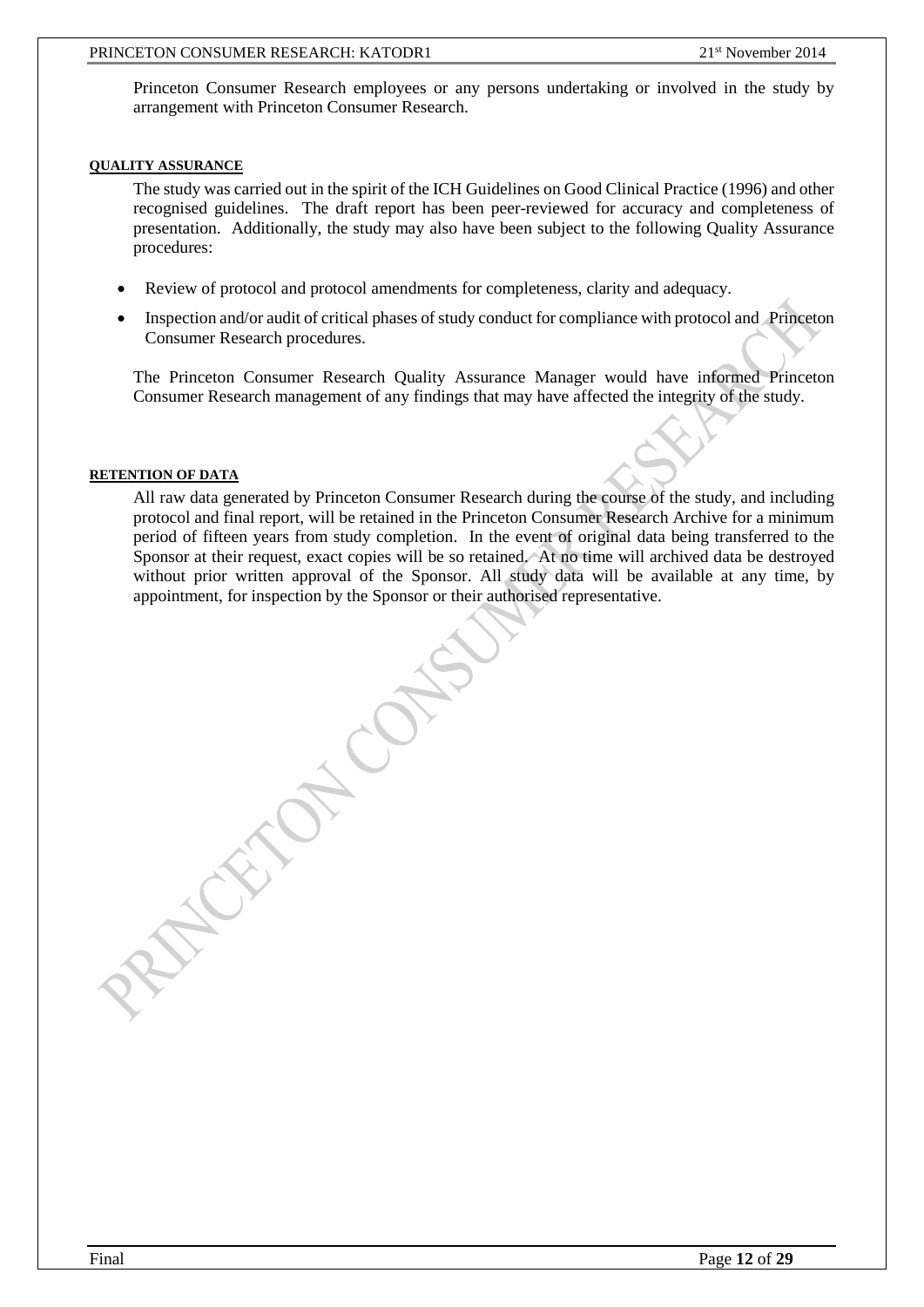# **R E S U L T S**

# <span id="page-12-1"></span><span id="page-12-0"></span>**1 LOCATION AND DATES OF THE STUDY**

The study was performed at Princeton Consumer Research, Princeton Forrestal Center, 307 College Road East, Princeton, NJ, 08540, USA, between 13<sup>th</sup> October 2014 and 24<sup>th</sup> October 2014.

# <span id="page-12-2"></span>**2 SUBJECTS**

64 subjects were recruited into the study and 49 subjects completed the study. The age composition of these subjects is presented in Figure 1. Eight subjects were removed from the study for non-compliance or withdrew due to reasons unrelated to the study.

<span id="page-12-3"></span>FIGURE 1: AGE COMPOSITION OF THE SUBJECTS COMPLETING THE STUDY



# <span id="page-12-4"></span>**3 ADVERSE EVENTS, ADVERSE REACTIONS AND SUBJECTS NOT COMPLETING THE STUDY** No adverse events or reactions were reported.

All subjects completed the study.

# <span id="page-12-5"></span>**4 ASSESSMENTS**

There was no statistically significant difference for the pre-treatment assessments between the test groups for any of the judges or between judges (p>0.05) so the study can be considered valid. Both the Test Article and Positive Control showed a highly statistically significant difference to the untreated baseline sites (p<0.005) in all assessments. All judges were statistically similar at all-time points and sites (p>0.05) and so assessments can be considered as accurate.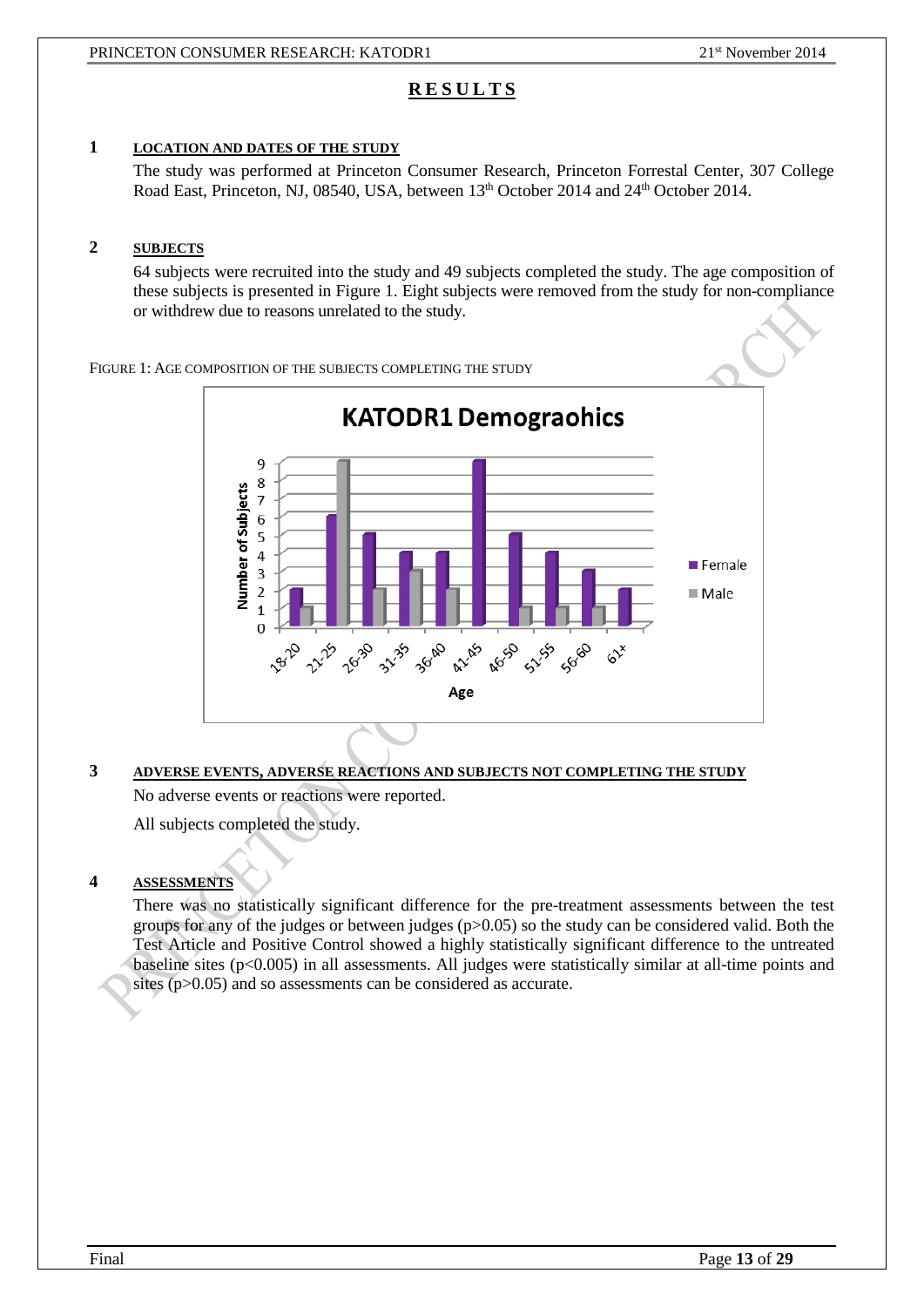### <span id="page-13-0"></span>**5 STATISTICAL OVERVIEW-**

Baseline treatment assessments:

|              | 11   | J2.  | $J3^-$ |      | J4 Average |
|--------------|------|------|--------|------|------------|
| Mean Group 1 | 6.06 | 6.11 | 6.06   | 6.11 | 6.08       |
| Mean Group 2 | 5.83 | 5.72 | 5.72   | 5.72 | 5.75       |
| Mean Group 3 | 5.75 | 5.69 | 5.44   | 5.50 | 5.59'      |

<span id="page-13-1"></span>1 hour treatment assessments:

|                                  | <b>AIF</b> | $\blacksquare$ | <b>VB</b> | J4 | Average |
|----------------------------------|------------|----------------|-----------|----|---------|
| Mean Group 1 3.67 3.56 3.22 4.06 |            |                |           |    | 3.63    |
| Mean Group 2 3.50 3.33 3.22 3.28 |            |                |           |    | 3.33    |
| Mean Group 3 5.50 5.50 5.25 5.13 |            |                |           |    | 5.34    |

# <span id="page-13-2"></span>13 hours treatment assessments:

|                                       |  |  | J1 J2 J3 J4 Average |
|---------------------------------------|--|--|---------------------|
| Mean Group 1 4.06 4.00 4.00 4.06 4.03 |  |  |                     |
| Mean Group 2 4.17 3.94 4.06 4.06      |  |  | 4.06                |
| Mean Group 3 6.13 6.13 5.88 5.88 6.00 |  |  |                     |

### Within-treatment P-Value Assessments

| bl vs 1     | 2.57E-09 5.94E-11 3.73E-02 |                            |
|-------------|----------------------------|----------------------------|
| bl vs $131$ |                            | 1.30E-06 3.89E-04 7.09E-02 |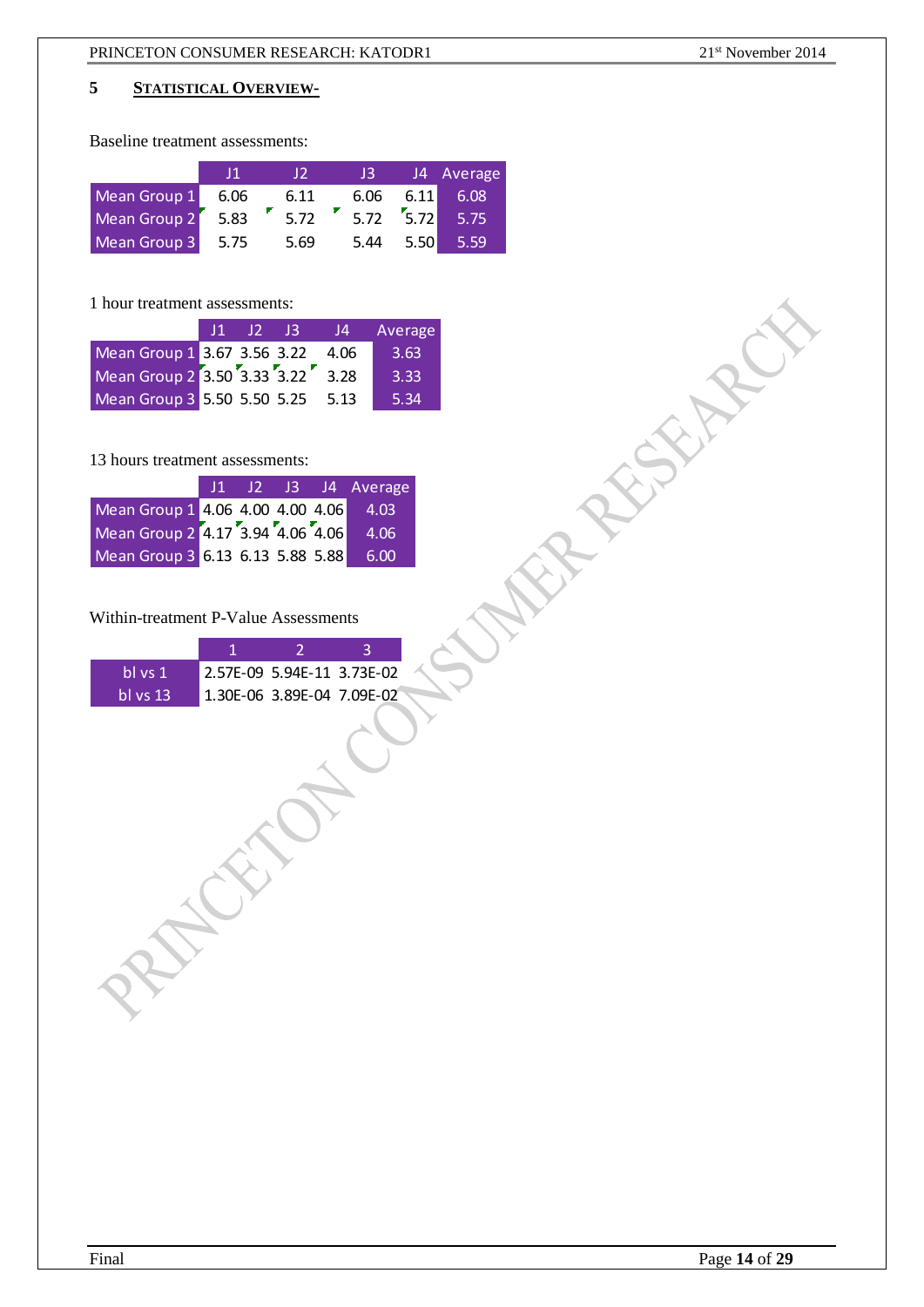# <span id="page-14-0"></span>**CONCLUSIONS**

It can be concluded that for the test articles the claims of "breath freshening" and "freshens breath for over 12 hours" are valid.

FITON CONSUMERED AFFRECH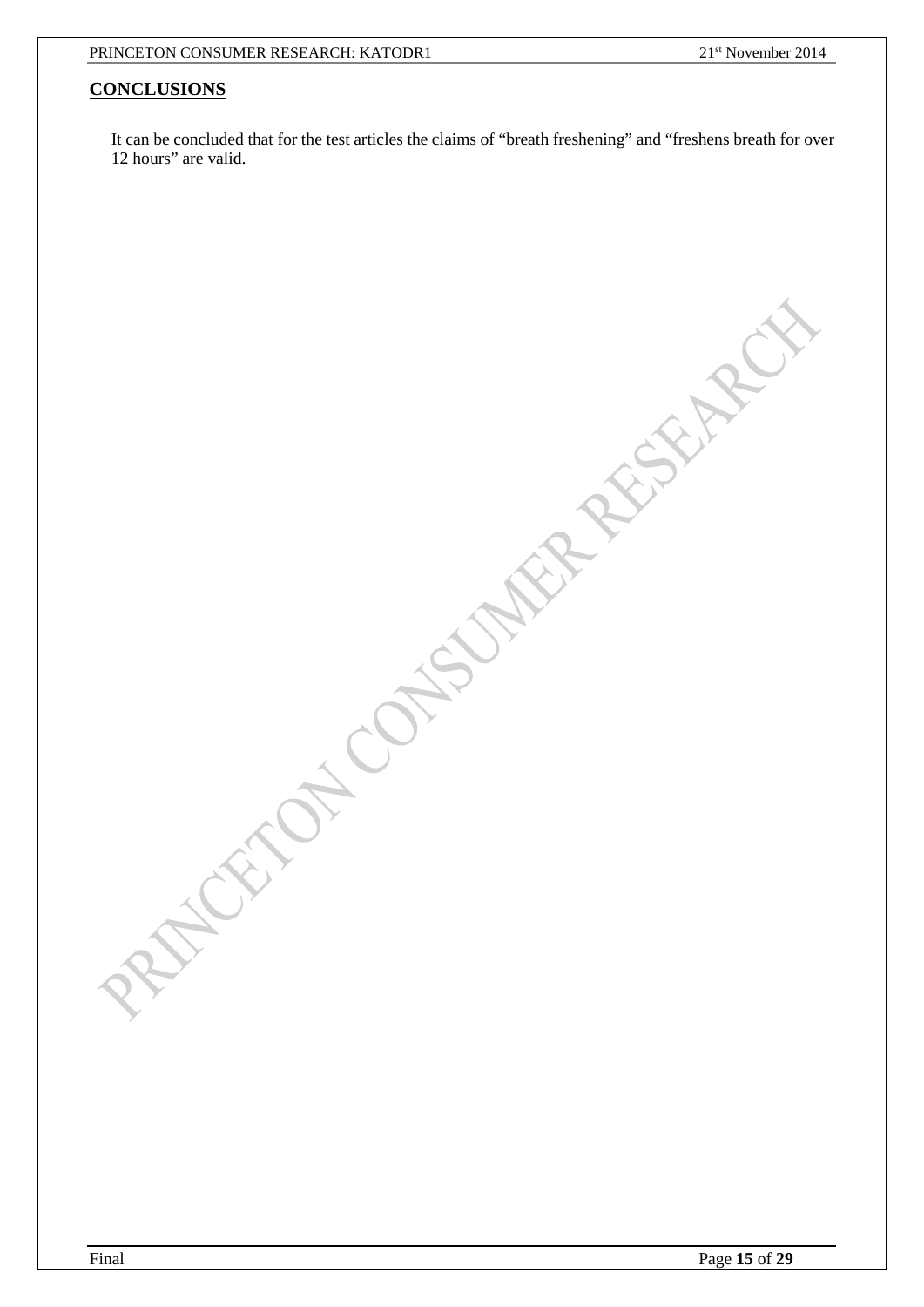### PRINCETON CONSUMER RESEARCH: KATODR1 21st November 2014

# <span id="page-15-0"></span>APPENDIX 1: SUBJECT CONSENT FORM

Subject Number

# **PRINCETON CONSUMER RESEARCH**

SUBJECT CONSENT for KATODR1 (AN ODOUR ASSESSMENT STUDY)

Name of Subject:…………………………………………………………………..

The nature of the trial and procedures required of the volunteers, together with possible hazards, have been described to me by the members of Princeton Consumer Research staff named below and I have had an opportunity to discuss these matters. Additionally I have been given a copy of the Subject Information Sheet for this trial.

I understand that the study will be conducted in compliance with the Standard Operating Procedures of Princeton Consumer Research which are available to me at my request and that I may withdraw from the study at any time without having to give a reason.

I understand that every effort has been made and will continue to be made by the Sponsors of this study and by Princeton Consumer Research medical personnel to ensure that the health status of the volunteers will not be adversely affected by their participation in this study. I understand that in the unlikely event of significant deterioration in health being caused by my participation in the study I will be given reasonable and appropriate medical treatment and may be compensated financially.

I also understand that all information given by me and all observations made on my health will be maintained in strictest confidence and in accordance with normal medical practice. This means the Sponsor of this study or an authorised representative of the Sponsor and/or representatives of regulatory authorities may request access to this information for checking purposes relevant to the study. Any such information will not identify me by name and this checking will be performed under the supervision of Princeton Consumer Research.

I agree to comply with the prohibitions and restrictions on the Subject Information Sheet and confirm that the information given on my questionnaires is true. I hereby consent to take part in the study and to carry out the procedures required of me. I also consent to my General Practitioner being informed of my participation and of any findings considered to require medical attention.

I consent to Princeton Consumer Research processing sensitive personal information that may be held by them or given by myself at the time of enrolment onto the above named study. This information will be treated as confidential to Princeton Consumer Research and will not be divulged to any third party unless required by Regulatory agencies. In all cases any information given will not identify me by name. This consent satisfies the requirement of the Data Protection Act 1998.

Signed: ................................................................ Date: .......................................................

I have explained the nature of the study to the above-named volunteer who has received a copy of the Subject Information Sheet.

Signed: ................................................................ Date: .......................................................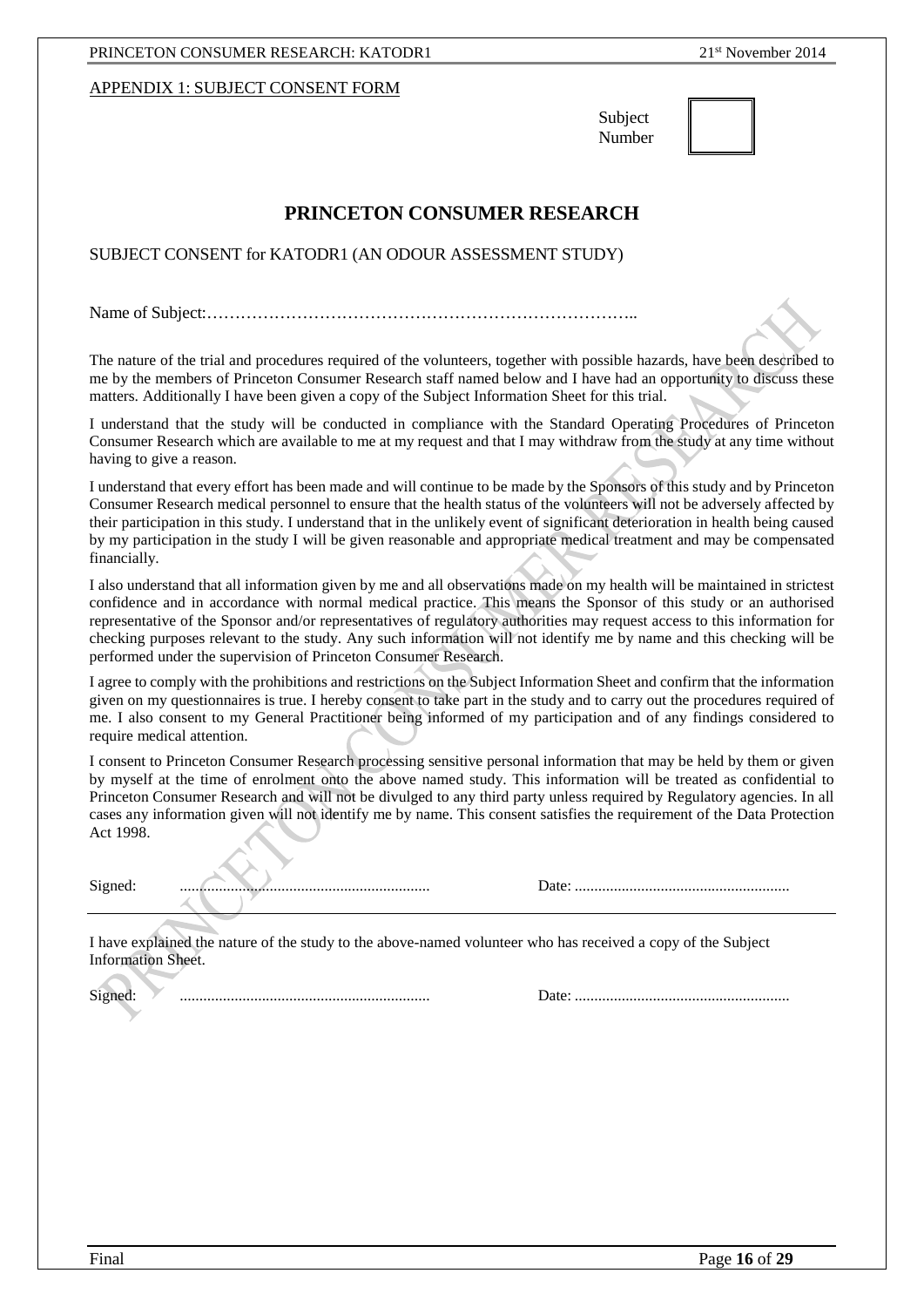# <span id="page-16-0"></span>APPENDIX 2: SUBJECT INFORMATION SHEET – KATODR1

Please read this sheet carefully. It is a written explanation of the way in which the study will be performed. You will also be given an oral explanation of the study from members of Princeton Consumer Research staff and an opportunity to ask questions. If any further questions occur to you, please either ring the office or ask at the test centre. The aim of the study is to assess the level of odour in your breath.

# **Possible unwanted effects**

In the very unlikely event that you are 'hypersensitive' to the products you might experience some shortness of breath, flushing and possibly dizziness. If this does happen you should remove the product and contact Princeton Consumer Research for advice. Should the shortness of breath become severe and you feel unwell contact your own doctor without delay. We would advise you of any products you should avoid.

# **Prohibitions and restrictions**

**Do not** take aspirin or other non-steroidal anti-inflammatory drugs during the trial as these can have an effect on your irritant reaction.

If you require a painkiller for headaches etc., please take **only paracetamol.**

**Do not** use a sunbed or sunlamp during the trial and keep your arms out of natural sunlight during the trial as you could confuse irritation grading.

**Do not** have an immunisation, such as for travel, during the trial.

Let us know of any medication or change in your health during the trial as soon as possible as this could have an effect on your skin reaction.

| <b>TEST ARTICLES:</b>                  | Toothpaste products. Product allocation will be randomised so that you will<br>receive one of 3 different products. One group will not receive toothpaste and<br>will remain untreated for 13 hours.                                              |
|----------------------------------------|---------------------------------------------------------------------------------------------------------------------------------------------------------------------------------------------------------------------------------------------------|
| <b>REGISTRATION STATUS:</b>            | Not applicable - Consumer Products.                                                                                                                                                                                                               |
| TITLE/PURPOSE OF TRIAL:                | To assess any effect by the products on breathe odour.                                                                                                                                                                                            |
| <b>ATTENDANCE:</b>                     | Please follow your study calendar and schedule                                                                                                                                                                                                    |
| NUMBER OF PERSONS<br>PARTICIPATING:    | Approximately 63.                                                                                                                                                                                                                                 |
| POSSIBLE RISKS/<br><b>DISCOMFORTS:</b> | Irritation or allergic reaction to the test products, or their ingredients. In the<br>very unlikely event that you are, 'hypersensitive', to the test products you might<br>experience some shortness of breath, flushing and possibly dizziness. |
| PAYMENT DETAILS:                       | \$ for completion of the study (If you are dropped due to a reaction, that, in the<br>opinion of Princeton Consumer Research Inc is related to the product, then \$<br>paid).                                                                     |

THE PROJECT SUPERVISOR IN CHARGE OF THIS STUDY MAY BE CONTACTED DURING AND OUTSIDE OF NORMAL WORKING HOURS ON **01621 859 230** (TRANSFER DURING OUT OF OFFICE HOURS FOR THE DURATION OF THE STUDY PERIOD ONLY).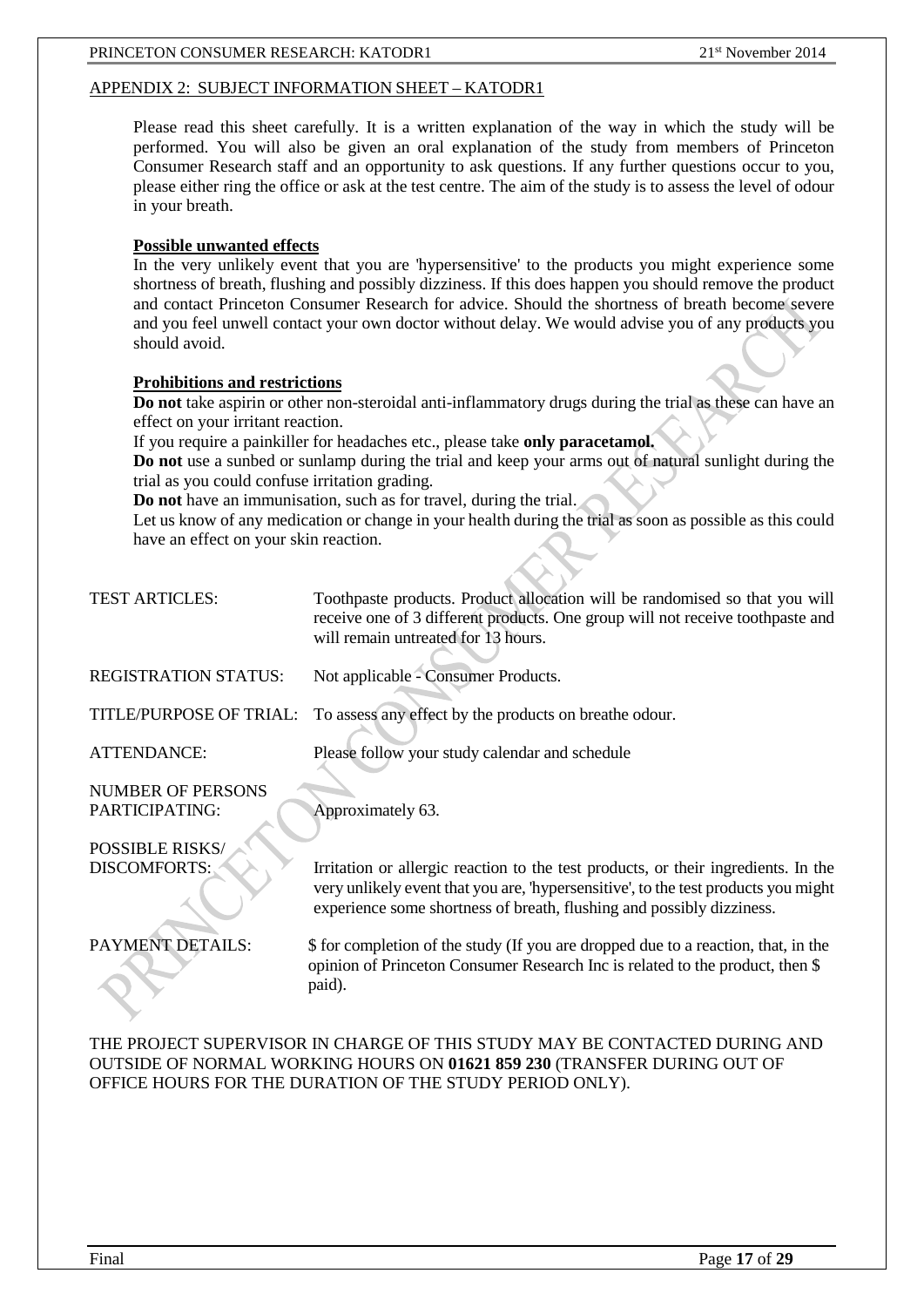#### PRINCETON CONSUMER RESEARCH: KATODR1 21st November 2014

# <span id="page-17-0"></span>APPENDIX 3: PRE-TREATMENT QUESTIONNAIRE

| <b>FOR OFFICE USE ONLY</b> |  |  |  |
|----------------------------|--|--|--|
| Subject's Initials         |  |  |  |
| <b>MALE/FEMALE</b>         |  |  |  |

# **STRICTLY CONFIDENTIAL**

In order for us to judge that you are healthy to take part in the patch test and that any medication you take is not likely to interfere with your test responses, we need information on your health. We may need to contact you again for further details but please answer all the questions as fully as possible.

# **STUDY No: KATODR1**

| Do you have any skin problems at present under your arms e.g. acne, pigment changes, psoriasis, egzema, skin                                                           |       |
|------------------------------------------------------------------------------------------------------------------------------------------------------------------------|-------|
| cancer?<br>If 'YES' please give details of condition and/or treatment, eg ointment/cream.                                                                              |       |
| Are you regularly taking any medicines, drugs (including street drugs) or oral contraceptives at present?YES<br>If 'YES' please give details eg name, how often taken. | NO    |
| If 'YES', please state when and for what.                                                                                                                              |       |
| Have you ever had hepatic, renal, cardiac, pulmonary, digestive, haematological, neurological, locomotor, immune                                                       |       |
| If 'YES', please give details.                                                                                                                                         |       |
| Have you consulted your doctor within the last 6 months?<br>If 'YES', please state when and for what.                                                                  |       |
| If 'YES', please state when and for what. Was this confirmed as malignant?                                                                                             |       |
| If 'YES', which drug and explain reaction and duration.                                                                                                                | - NOI |
| Do you suffer from epilepsy?                                                                                                                                           |       |

# **PLEASE TURN OVER**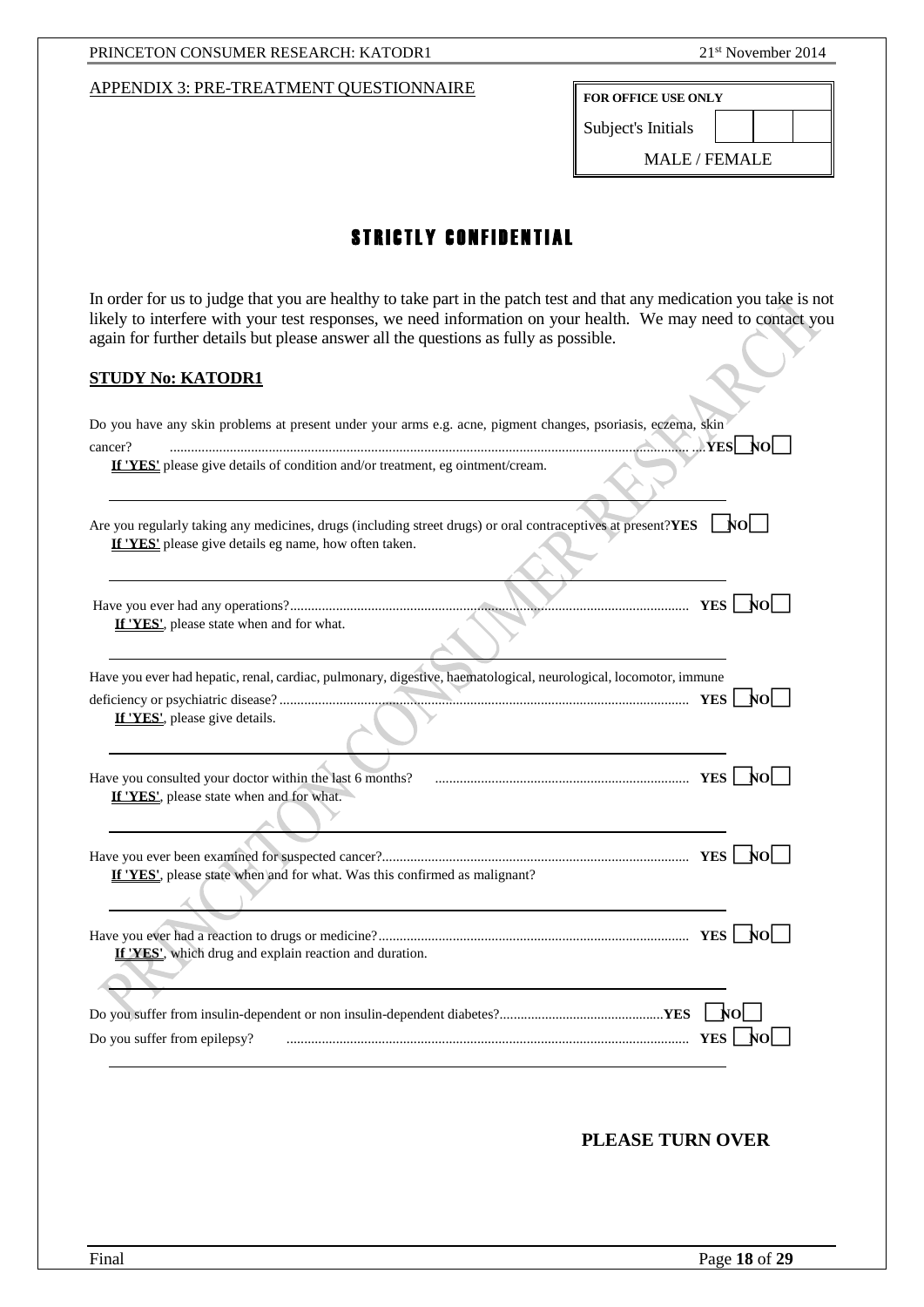| 21 <sup>st</sup> November 2014<br>PRINCETON CONSUMER RESEARCH: KATODR1                                                                                                                                                        |                  |  |                                                                                                                       |
|-------------------------------------------------------------------------------------------------------------------------------------------------------------------------------------------------------------------------------|------------------|--|-----------------------------------------------------------------------------------------------------------------------|
| How many units of alcohol do you consume on average in a week?<br>(A unit is 1/2 pint of beer or 1 glass of wine or 1 'short')                                                                                                |                  |  |                                                                                                                       |
|                                                                                                                                                                                                                               |                  |  | What is your maximum daily consumption? ____/units $OR$ do you only drink on special occasions? $\Box$                |
| Pregnancy.                                                                                                                                                                                                                    |                  |  |                                                                                                                       |
|                                                                                                                                                                                                                               |                  |  |                                                                                                                       |
|                                                                                                                                                                                                                               |                  |  |                                                                                                                       |
|                                                                                                                                                                                                                               |                  |  |                                                                                                                       |
|                                                                                                                                                                                                                               |                  |  | Abstinence Vasectomy (partner) Post Menopausal Dleaster post                                                          |
|                                                                                                                                                                                                                               |                  |  |                                                                                                                       |
|                                                                                                                                                                                                                               |                  |  | Have you ever had any skin problems related to the use of any of the following types of material?                     |
| <b>Material</b>                                                                                                                                                                                                               | <b>YES</b><br>NO |  | When? - Which products? - What happens?                                                                               |
| Toothpaste                                                                                                                                                                                                                    |                  |  |                                                                                                                       |
| Mouthwash                                                                                                                                                                                                                     |                  |  |                                                                                                                       |
| Floss                                                                                                                                                                                                                         |                  |  |                                                                                                                       |
| Other-please specify                                                                                                                                                                                                          |                  |  |                                                                                                                       |
| FOR OFFICE USE ONLY<br>TO BE COMPLETED WHEN BOOKING VOLUNTEER ONTO STUDY<br>Has the volunteer had a fever in the last 12 hours?<br>Has the volunteer used self tanning lotion on the arms in the last week ? $YES\Box NO\Box$ |                  |  | <b>THE STATE OF STREET INCLUSION ASSESSED AT A 1990 FOR STREET INCLUSION AND THE STREET INCLUSION AND INCLUSION A</b> |
| Has the volunteer taken any new medication in the last 7 days ?                                                                                                                                                               |                  |  | <b>YES</b> □NO□                                                                                                       |
| Comments:                                                                                                                                                                                                                     |                  |  |                                                                                                                       |
|                                                                                                                                                                                                                               |                  |  |                                                                                                                       |
| Subject accepted onto study by:                                                                                                                                                                                               |                  |  | <u> 1990 - Johann Barbara, martin amerikan basar dan berasal dalam basar dalam basar dalam basar dalam basar dala</u> |
| Subject No:                                                                                                                                                                                                                   |                  |  |                                                                                                                       |
|                                                                                                                                                                                                                               |                  |  |                                                                                                                       |
|                                                                                                                                                                                                                               |                  |  |                                                                                                                       |
|                                                                                                                                                                                                                               |                  |  |                                                                                                                       |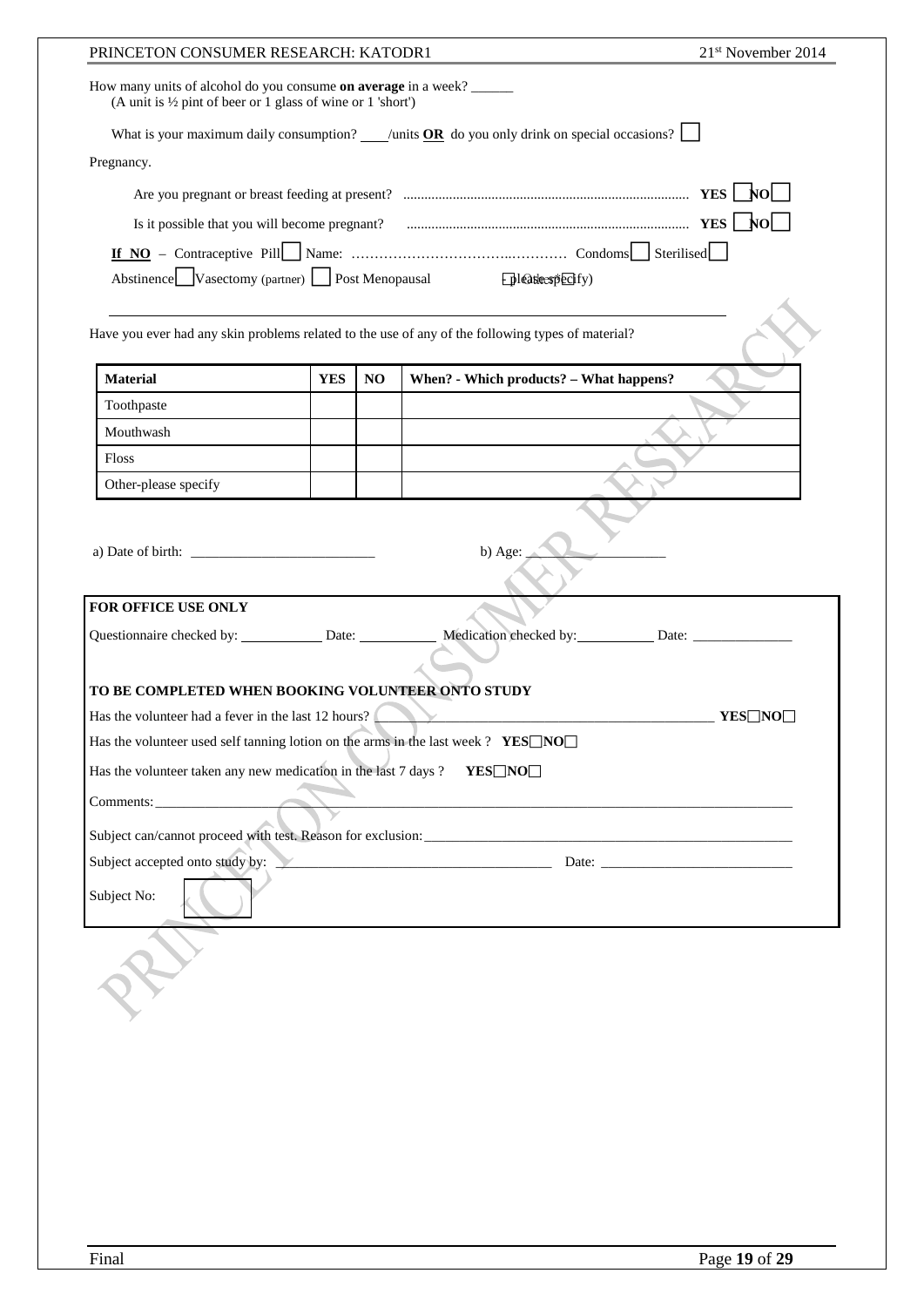# APPENDIX 4: TEST ARTICLE INGREDIENT LISTINGS

# **1. Article 197-75B**

| <b>CAS</b>    | $\%$ W/W                                                                                                                                                                  | <b>Function</b>                                                                                       |
|---------------|---------------------------------------------------------------------------------------------------------------------------------------------------------------------------|-------------------------------------------------------------------------------------------------------|
|               |                                                                                                                                                                           |                                                                                                       |
|               |                                                                                                                                                                           |                                                                                                       |
|               |                                                                                                                                                                           | Anticaries Agent                                                                                      |
|               |                                                                                                                                                                           |                                                                                                       |
|               |                                                                                                                                                                           | Solvent                                                                                               |
|               |                                                                                                                                                                           | <b>Flavoring Agent</b>                                                                                |
|               |                                                                                                                                                                           | Oral Care Agent                                                                                       |
|               |                                                                                                                                                                           | Abrasive                                                                                              |
|               |                                                                                                                                                                           | <b>Flavoring Agent</b>                                                                                |
|               |                                                                                                                                                                           | <b>Flavoring Agent</b>                                                                                |
|               |                                                                                                                                                                           | <b>Oral Care Agent</b>                                                                                |
|               |                                                                                                                                                                           |                                                                                                       |
|               |                                                                                                                                                                           | Oral Care Agent                                                                                       |
|               |                                                                                                                                                                           |                                                                                                       |
|               |                                                                                                                                                                           | Thickening Agent                                                                                      |
|               |                                                                                                                                                                           | Preservative                                                                                          |
| 85507-69-3    | 0.4965                                                                                                                                                                    | <b>Flavoring Agent</b>                                                                                |
|               |                                                                                                                                                                           |                                                                                                       |
| 7758-19-2     | 0.10                                                                                                                                                                      | Oral Care Agent                                                                                       |
| 53956-04-0    | 0.09                                                                                                                                                                      | <b>Flavoring Agent</b>                                                                                |
|               |                                                                                                                                                                           |                                                                                                       |
| $50 - 81 - 7$ | 0.0011                                                                                                                                                                    | Antioxidant                                                                                           |
| N/A           | 0.00089                                                                                                                                                                   | Fragrance                                                                                             |
| 8008-79-5     | 0.00008                                                                                                                                                                   | <b>Flavoring Agent</b>                                                                                |
|               |                                                                                                                                                                           |                                                                                                       |
| 68917-18-0    | 0.00003                                                                                                                                                                   | <b>Flavoring Agent</b>                                                                                |
|               |                                                                                                                                                                           |                                                                                                       |
|               |                                                                                                                                                                           |                                                                                                       |
|               | <b>Number</b><br>7681-49-4<br>7732-18-5<br>50-70-4<br>$56 - 81 - 5$<br>112926-00-8<br>N/A<br>$87 - 99 - 0$<br>7320-34-5<br>$7722 - 88 - 5$<br>$9004 - 32 - 4$<br>532-32-1 | 0.24<br>31.066305<br>22.75<br>22.529845<br>15.386<br>2.125<br>1.75<br>1.00<br>1.00<br>0.65<br>0.50005 |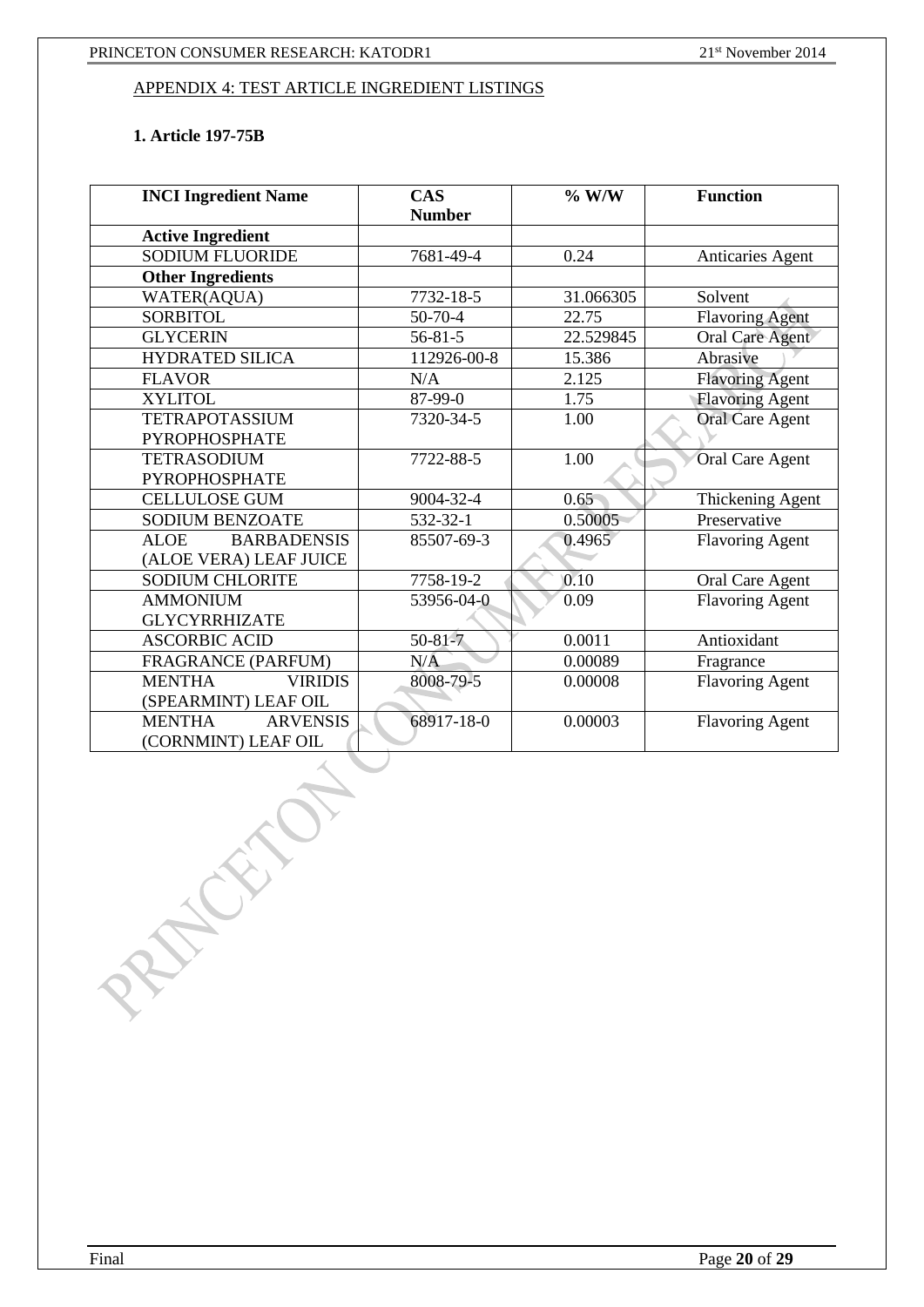<span id="page-20-0"></span>APPENDIX 5 - ODOUR

# **ODOUR ASSESSMENT PROCEDURE Princeton # KATODR1**

Malodour judge evaluations will be performed by four expert odour judges in well-ventilated airconditioned rooms maintained at a reasonable cool temperature and humidity. Judge evaluation rooms will have 3M air filtration units or similar operating during evaluation visits to reduce the level of fragrance and malodour in the air.

Malodour evaluations will be conducted by all judges who wish to test for qualification for this study. There will be two (2) evaluation time points during the study to determine the efficacy of treatment(s): 1) baseline for qualification [The subject's baseline malodour grades will be averaged from the four most experienced judges and the average grade for each subject must be a 4.0 or greater in order for the subject to qualify for the Treatment phase of the study] and 2) approximately 1 and 12 hrs, following the treatment.

At each judge station please provide cones for sniffing and a box of tissues to help cleanse sinuses.

**20-Subject Cohort:** Twenty subjects will be assigned to the same product treatment for the entire treatment phase of the study.

**Consensus Subjects/Grading:** One subject will be randomly selected at Baseline, Study Day 1, for consensus judging. These subjects will follow all the same study procedures as the other subjects.

The odour judges will always evaluate the consensus subject prior to evaluating each of the twenty subjects in the treatment cohort. The judges will discuss their odour grades for the consensus subject until they are aligned on the odour scale prior to evaluating the subject cohort being treated with the same product.

The judge number will be recorded for each subject's first evaluation at each evaluation interval. The subjects will see each judge in random order. After approaching the judge, the subjects will keep their mouths open and not blow out. The odour judge will use pre-cut cups ( $\sim$  4" diameter at wide end,  $\sim$ 2" diameter at narrow end and  $\sim$  2" long) and place the wide end of a fresh unused cup tightly against the bottom lip of the subject. The judge will sniff by placing the nose against the narrow end of the cup. When completed, the cup will be discarded. There will be an approximate 60-second waiting period between subjects.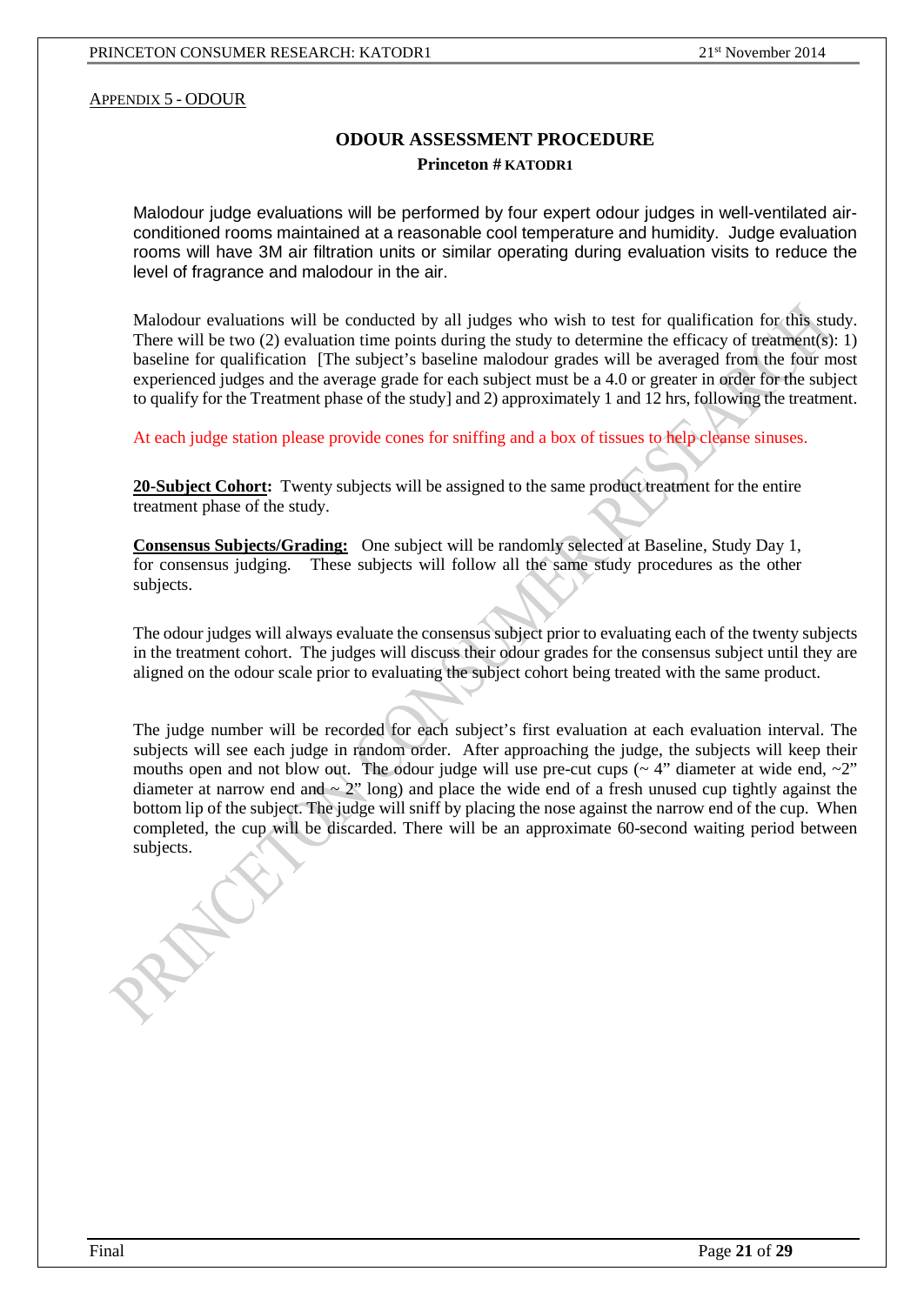# **Malodour Scale\***

- **0 = None, no malodour**
- **1 = Threshold malodour**
- **2 = Very slight malodour**
- **3 = Slight malodour**
- **4 = Slight to moderate malodour**
- **5 = Moderate malodour**
- **6 = Slightly strong malodour**
- **7 = Moderately strong malodour**
- **8 = Strong malodour**
- **9 = Very strong malodour**
- **10 = Extremely strong malodour**

# **OFF ODOURS NOTATION 1**

- **T = Smoke**
- **P = Perfume (Fragrance)**
- **A= Alcohol**
- **S= Soap**
- **O=Other**

**The off odour notations will be used primarily during the Baseline qualification odour evaluation to assist in subject selection. If a subject has a strong off-odour indicating non-compliance they may be excused from participation. Off odour notations will be used on Day 6 odour evaluations only when the judges are unable to score malodour due to an off odour**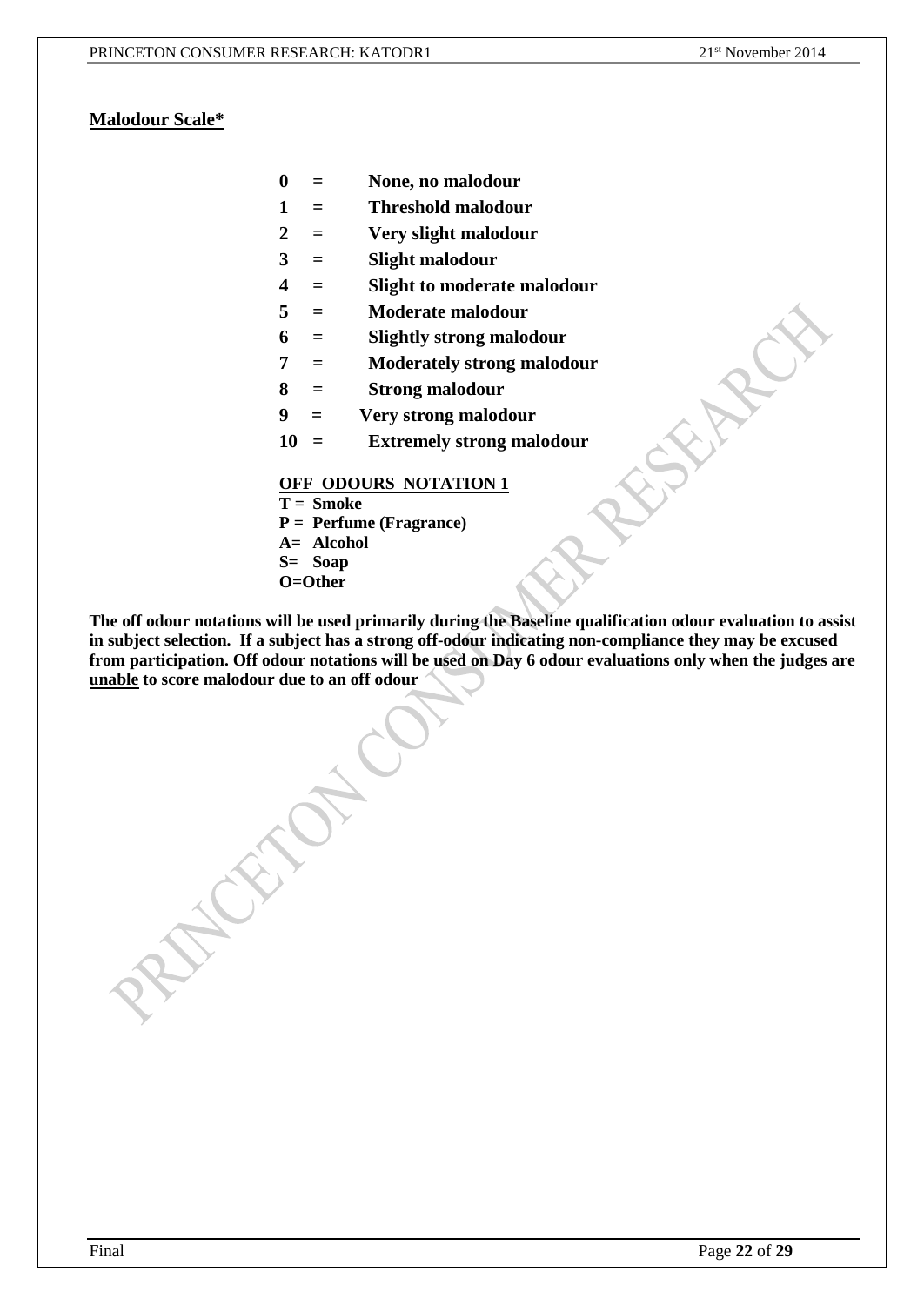# <span id="page-22-0"></span>APPENDIX 7: DECLARATION OF HELSINKI

# **WORLD MEDICAL ASSOCIATION DECLARATION OF HELSINKI Ethical Principles for Medical Research Involving Human Subjects**

Adopted by the 18th WMA General Assembly, Helsinki, Finland, June 1964, and amended by the: 29th WMA General Assembly, Tokyo, Japan, October 1975 35th WMA General Assembly, Venice, Italy, October 1983 41st WMA General Assembly, Hong Kong, September 1989 48th WMA General Assembly, Somerset West, Republic of South Africa, October 1996 52nd WMA General Assembly, Edinburgh, Scotland, October 2000 53th WMA General Assembly, Washington 2002 (Note of Clarification on paragraph 29 added) 55th WMA General Assembly, Tokyo 2004 (Note of Clarification on Paragraph 30 added) 59th WMA General Assembly, Seoul, October 2008

### A. INTRODUCTION

- 1. The World Medical Association (WMA) has developed the Declaration of Helsinki as a statement of ethical principles for medical research involving human subjects, including research on identifiable human material and data.
- The Declaration is intended to be read as a whole and each of its constituent paragraphs should not be applied without consideration of all other relevant paragraphs.
- 2. Although the Declaration is addressed primarily to physicians, the WMA encourages other participants in medical research involving human subjects to adopt these principles.
- 3. It is the duty of the physician to promote and safeguard the health of patients, including those who are involved in medical research. The physician's knowledge and conscience are dedicated to the fulfilment of this duty.
- 4. The Declaration of Geneva of the WMA binds the physician with the words, "The health of my patient will be my first consideration," and the International Code of Medical Ethics declares that, "A physician shall act in the patient's best interest when providing medical care."
- 5. Medical progress is based on research that ultimately must include studies involving human subjects. Populations that are underrepresented in medical research should be provided appropriate access to participation in research.
- 6. In medical research involving human subjects, the well-being of the individual research subject must take precedence over all other interests.
- 7. The primary purpose of medical research involving human subjects is to understand the causes, development and effects of diseases and improve preventive, diagnostic and therapeutic interventions (methods, procedures and treatments). Even the best current interventions must be evaluated continually through research for their safety, effectiveness, efficiency, accessibility and quality.
- 8. In medical practice and in medical research, most interventions involve risks and burdens.
- 9. Medical research is subject to ethical standards that promote respect for all human subjects and protect their health and rights. Some research populations are particularly vulnerable and need special protection. These include those who cannot give or refuse consent for themselves and those who may be vulnerable to coercion or undue influence.
- 10. Physicians should consider the ethical, legal and regulatory norms and standards for research involving human subjects in their own countries as well as applicable international norms and standards. No national or international ethical, legal or regulatory requirement should reduce or eliminate any of the protections for research subjects set forth in this Declaration.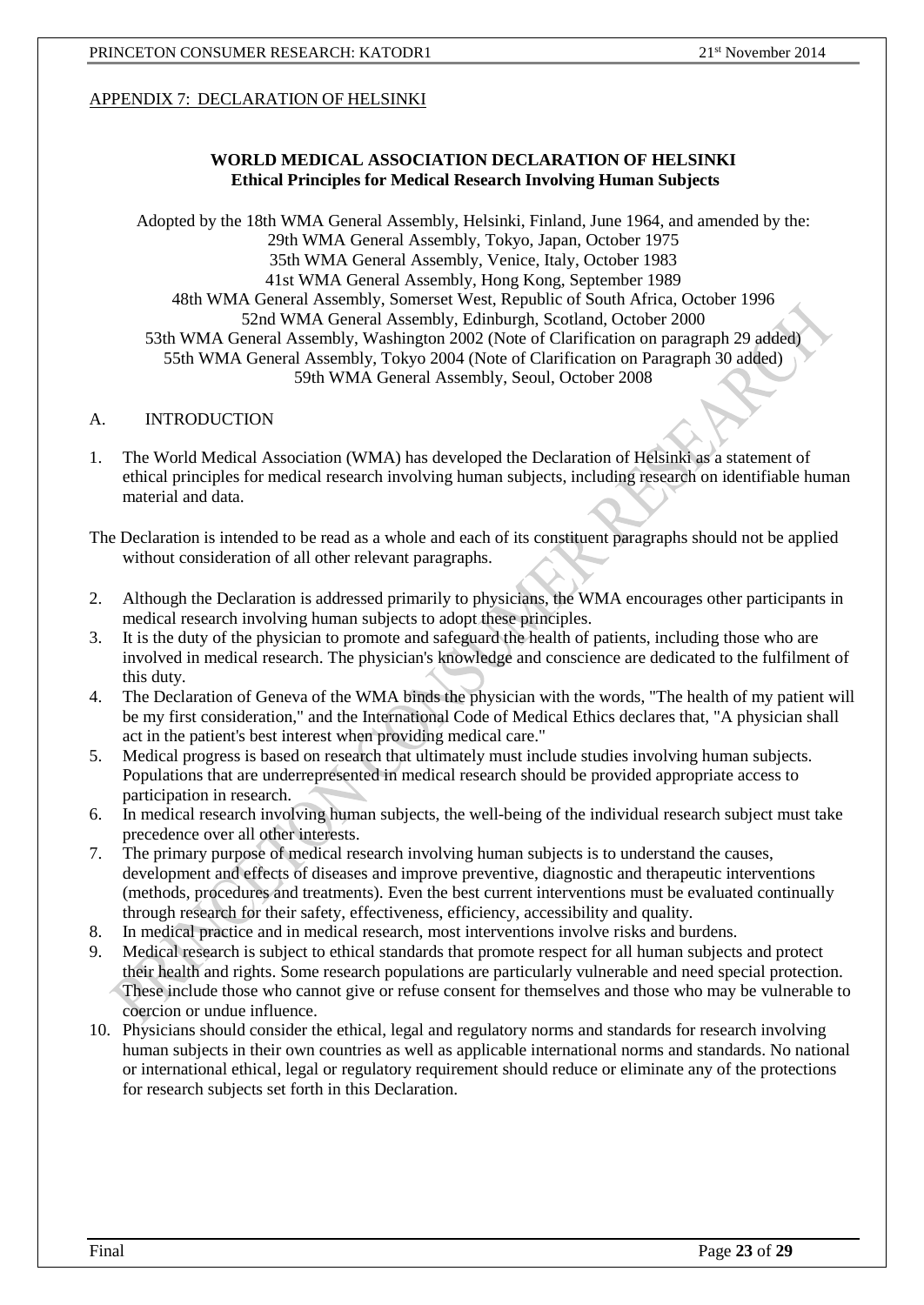### APPENDIX 7 - Continued

# B. BASIC PRINCIPLES FOR ALL MEDICAL RESEARCH

- 11. It is the duty of physicians who participate in medical research to protect the life, health, dignity, integrity, right to self-determination, privacy, and confidentiality of personal information of research subjects.
- 12. Medical research involving human subjects must conform to generally accepted scientific principles, be based on a thorough knowledge of the scientific literature, other relevant sources of information, and adequate laboratory and, as appropriate, animal experimentation. The welfare of animals used for research must be respected.
- 13. Appropriate caution must be exercised in the conduct of medical research that may harm the environment.
- 14. The design and performance of each research study involving human subjects must be clearly described in a research protocol. The protocol should contain a statement of the ethical considerations involved and should indicate how the principles in this Declaration have been addressed. The protocol should include information regarding funding, Sponsors, institutional affiliations, other potential conflicts of interest, incentives for subjects and provisions for treating and/or compensating subjects who are harmed as a consequence of participation in the research study. The protocol should describe arrangements for poststudy access by study subjects to interventions identified as beneficial in the study or access to other appropriate care or benefits.
- 15. The research protocol must be submitted for consideration, comment, guidance and approval to a research ethics committee before the study begins. This committee must be independent of the researcher, the Sponsor and any other undue influence. It must take into consideration the laws and regulations of the country or countries in which the research is to be performed as well as applicable international norms and standards but these must not be allowed to reduce or eliminate any of the protections for research subjects set forth in this Declaration. The committee must have the right to monitor ongoing studies. The researcher must provide monitoring information to the committee, especially information about any serious adverse events. No change to the protocol may be made without consideration and approval by the committee.
- 16. Medical research involving human subjects must be conducted only by individuals with the appropriate scientific training and qualifications. Research on patients or healthy volunteers requires the supervision of a competent and appropriately qualified physician or other health care professional. The responsibility for the protection of research subjects must always rest with the physician or other health care professional and never the research subjects, even though they have given consent.
- 17. Medical research involving a disadvantaged or vulnerable population or community is only justified if the research is responsive to the health needs and priorities of this population or community and if there is a reasonable likelihood that this population or community stands to benefit from the results of the research.
- 18. Every medical research study involving human subjects must be preceded by careful assessment of predictable risks and burdens to the individuals and communities involved in the research in comparison with foreseeable benefits to them and to other individuals or communities affected by the condition under investigation.
- 19. Every clinical trial must be registered in a publicly accessible database before recruitment of the first subject.
- 20. Physicians may not participate in a research study involving human subjects unless they are confident that the risks involved have been adequately assessed and can be satisfactorily managed. Physicians must immediately stop a study when the risks are found to outweigh the potential benefits or when there is conclusive proof of positive and beneficial results.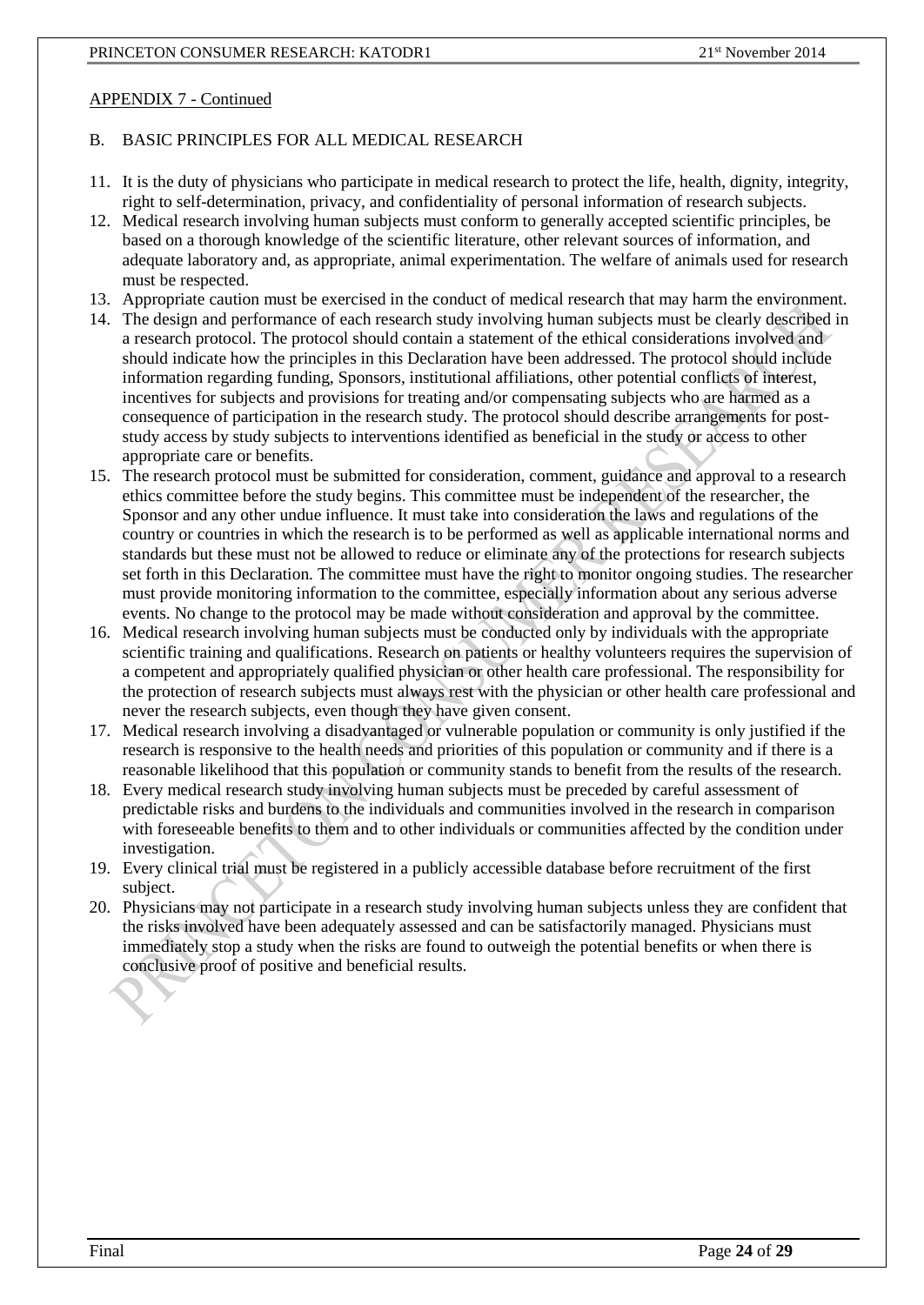# APPENDIX 7 - Continued

- 21. Medical research involving human subjects may only be conducted if the importance of the objective outweighs the inherent risks and burdens to the research subjects.
- 22. Participation by competent individuals as subjects in medical research must be voluntary. Although it may be appropriate to consult family members or community leaders, no competent individual may be enrolled in a research study unless he or she freely agrees.
- 23. Every precaution must be taken to protect the privacy of research subjects and the confidentiality of their personal information and to minimize the impact of the study on their physical, mental and social integrity.
- 24. In medical research involving competent human subjects, each potential subject must be adequately informed of the aims, methods, sources of funding, any possible conflicts of interest, institutional affiliations of the researcher, the anticipated benefits and potential risks of the study and the discomfort it may entail, and any other relevant aspects of the study. The potential subject must be informed of the right to refuse to participate in the study or to withdraw consent to participate at any time without reprisal. Special attention should be given to the specific information needs of individual potential subjects as well as to the methods used to deliver the information. After ensuring that the potential subject has understood the information, the physician or another appropriately qualified individual must then seek the potential subject's freely-given informed consent, preferably in writing. If the consent cannot be expressed in writing, the non-written consent must be formally documented and witnessed.
- 25. For medical research using identifiable human material or data, physicians must normally seek consent for the collection, analysis, storage and/or reuse. There may be situations where consent would be impossible or impractical to obtain for such research or would pose a threat to the validity of the research. In such situations the research may be done only after consideration and approval of a research ethics committee.
- 26. When seeking informed consent for participation in a research study the physician should be particularly cautious if the potential subject is in a dependent relationship with the physician or may consent under duress. In such situations the informed consent should be sought by an appropriately qualified individual who is completely independent of this relationship.
- 27. For a potential research subject who is incompetent, the physician must seek informed consent from the legally authorized representative. These individuals must not be included in a research study that has no likelihood of benefit for them unless it is intended to promote the health of the population represented by the potential subject, the research cannot instead be performed with competent persons, and the research entails only minimal risk and minimal burden.
- 28. When a potential research subject who is deemed incompetent is able to give assent to decisions about participation in research, the physician must seek that assent in addition to the consent of the legally authorized representative. The potential subject's dissent should be respected.
- 29. Research involving subjects who are physically or mentally incapable of giving consent, for example, unconscious patients, may be done only if the physical or mental condition that prevents giving informed consent is a necessary characteristic of the research population. In such circumstances the physician should seek informed consent from the legally authorized representative. If no such representative is available and if the research cannot be delayed, the study may proceed without informed consent provided that the specific reasons for involving subjects with a condition that renders them unable to give informed consent have been stated in the research protocol and the study has been approved by a research ethics committee. Consent to remain in the research should be obtained as soon as possible from the subject or a legally authorized representative.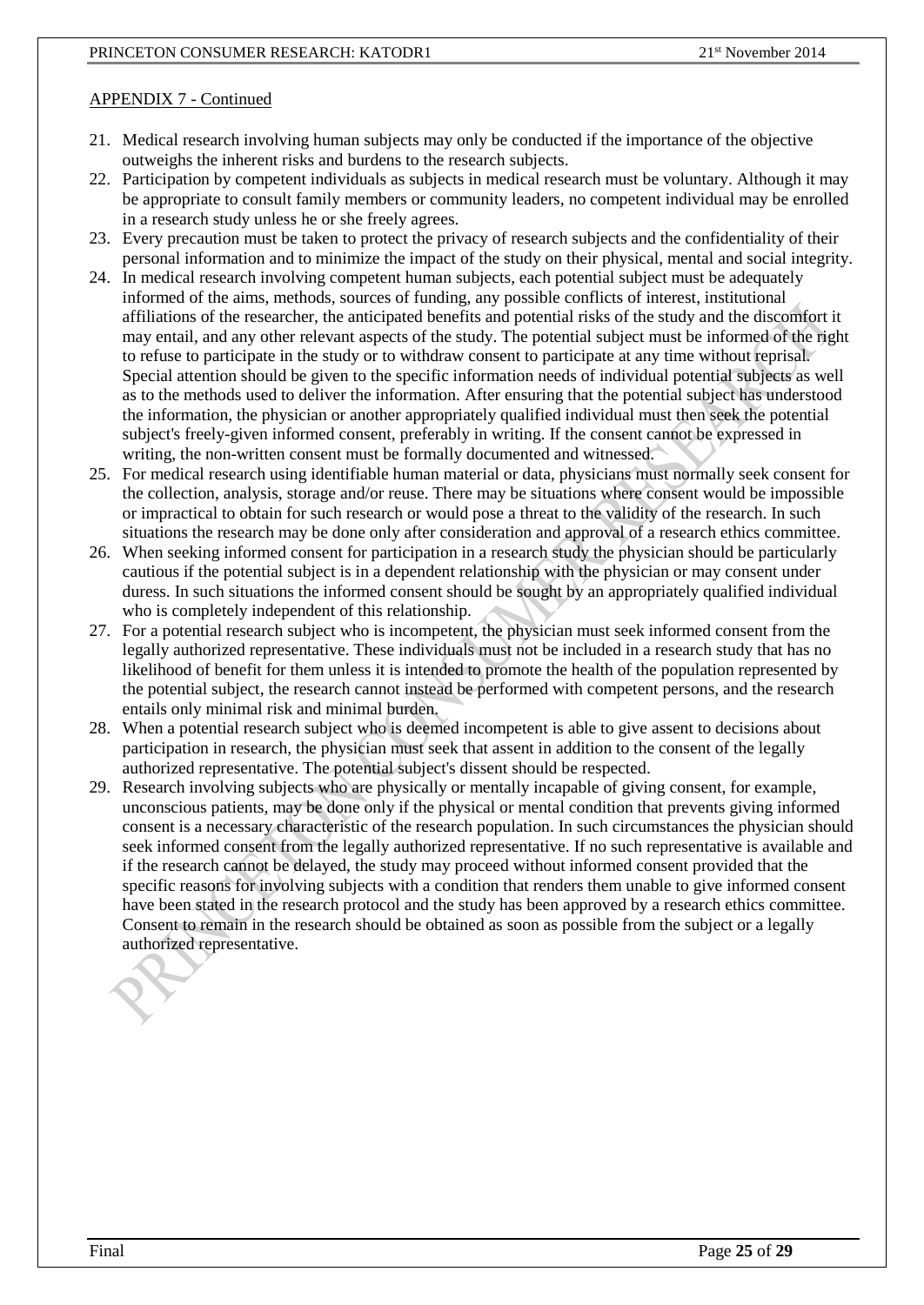### APPENDIX 7 - Continued

30. Authors, editors and publishers all have ethical obligations with regard to the publication of the results of research. Authors have a duty to make publicly available the results of their research on human subjects and are accountable for the completeness and accuracy of their reports. They should adhere to accepted guidelines for ethical reporting. Negative and inconclusive as well as positive results should be published or otherwise made publicly available. Sources of funding, institutional affiliations and conflicts of interest should be declared in the publication. Reports of research not in accordance with the principles of this Declaration should not be accepted for publication.

# C. ADDITIONAL PRINCIPLES FOR MEDICAL RESEARCH COMBINED WITH MEDICAL CARE

- 31. The physician may combine medical research with medical care only to the extent that the research is justified by its potential preventive, diagnostic or therapeutic value and if the physician has good reason to believe that participation in the research study will not adversely affect the health of the patients who serve as research subjects.
- 32. The benefits, risks, burdens and effectiveness of a new intervention must be tested against those of the best current proven intervention, except in the following circumstances:
- The use of placebo, or no treatment, is acceptable in studies where no current proven intervention exists; or
- Where for compelling and scientifically sound methodological reasons the use of placebo is necessary to determine the efficacy or safety of an intervention and the patients who receive placebo or no treatment will not be subject to any risk of serious or irreversible harm. Extreme care must be taken to avoid abuse of this option.
- 33. At the conclusion of the study, patients entered into the study are entitled to be informed about the outcome of the study and to share any benefits that result from it, for example, access to interventions identified as beneficial in the study or to other appropriate care or benefits.
- 34. The physician must fully inform the patient which aspects of the care are related to the research. The refusal of a patient to participate in a study or the patient's decision to withdraw from the study must never interfere with the patient-physician relationship.
- 35. In the treatment of a patient, where proven interventions do not exist or have been ineffective, the physician, after seeking expert advice, with informed consent from the patient or a legally authorized representative, may use an unproven intervention if in the physician's judgement it offers hope of saving life, re-establishing health or alleviating suffering. Where possible, this intervention should be made the object of research, designed to evaluate its safety and efficacy. In all cases, new information should be recorded and, where appropriate, made publicly available.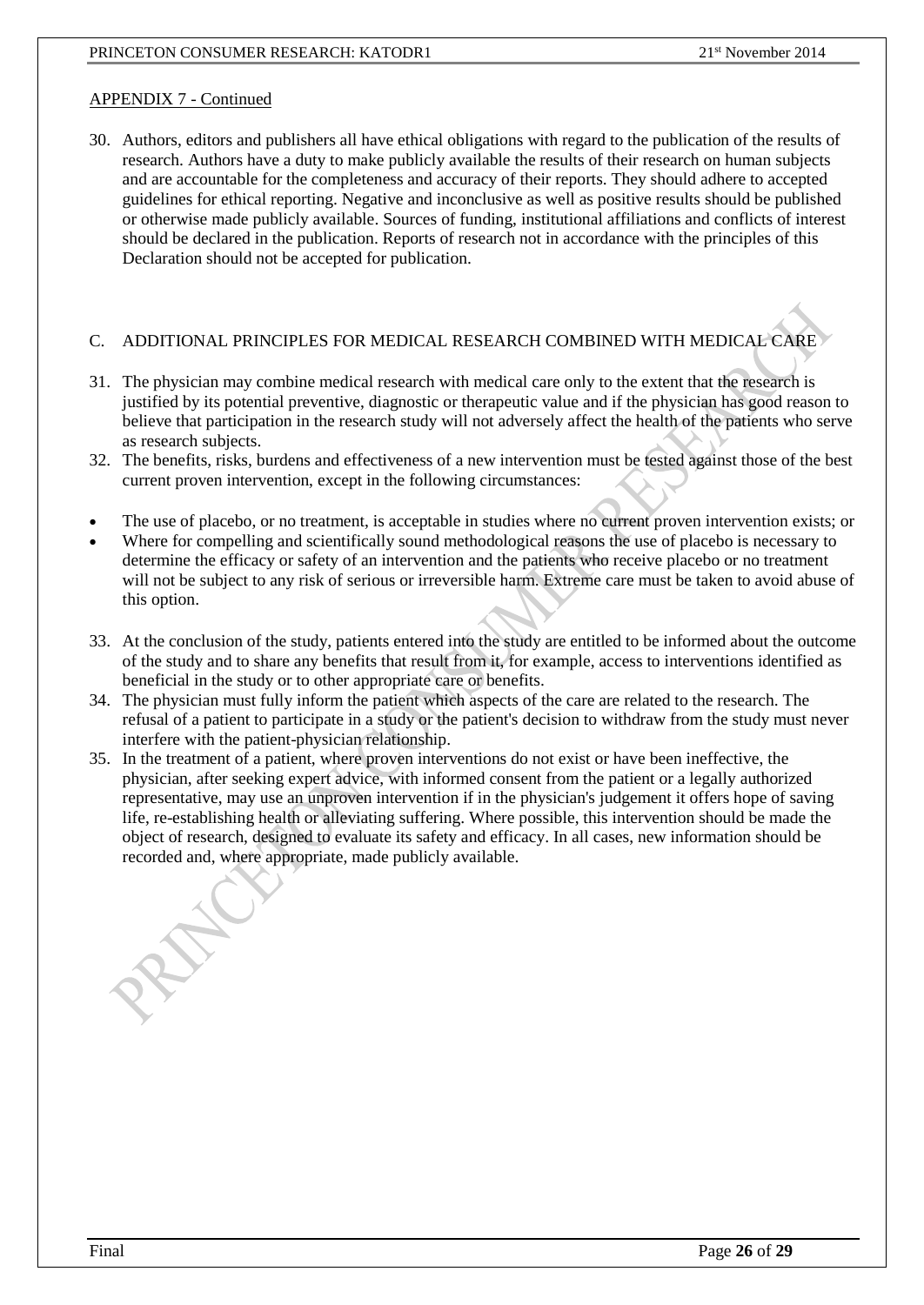# <span id="page-26-0"></span>APPENDIX 8: RAW DATA - INDIVIDUAL MEASUREMENTS

|                         |                          | <b>KATODR1 - Assessor 1</b> |                |                   | <b>KATODR1 - Assessor 2</b> |                         |                |                         |                   |  |
|-------------------------|--------------------------|-----------------------------|----------------|-------------------|-----------------------------|-------------------------|----------------|-------------------------|-------------------|--|
| <b>Subject</b>          |                          |                             |                |                   | <b>Subject</b>              |                         |                |                         |                   |  |
| No                      | <b>Baseline</b>          | 1 hour                      |                | 13 hours comments | No                          | <b>Baseline</b>         | 1 hour         |                         | 13 hours comments |  |
| $\mathbf{1}$            | 8                        | 7                           | 7              |                   | $\mathbf{1}$                | 8                       | 5              | 5                       |                   |  |
| $\overline{\mathbf{z}}$ |                          |                             |                |                   | $\overline{z}$              |                         |                |                         |                   |  |
|                         |                          |                             |                |                   |                             |                         |                |                         |                   |  |
| з                       | 6                        | 4                           | 4              |                   | 3                           | 6                       | 4              | 4                       |                   |  |
| 4                       | 6                        | 4                           | 3              | *Food smell       | 4                           | 6                       | 4              | 4                       | *Food spice       |  |
| 5                       | 5                        | $\overline{2}$              | 3              |                   | 5                           | 5                       | $\overline{2}$ | 3                       |                   |  |
| 6                       |                          |                             |                |                   | 6                           |                         |                |                         |                   |  |
| 7                       | 6                        | 3                           | 5              |                   | 7                           | 6                       | 3              | 5                       |                   |  |
| 8                       | 6                        | 4                           | 4              |                   | 8                           | 6                       | 3              | 4                       |                   |  |
| 9                       | 6                        | з                           | 5              | *Garlic           | 9                           | 6                       | 5              | 5                       | *Food spice       |  |
|                         | $\overline{7}$           | 5                           | 5              |                   | 10                          | $\overline{7}$          | 5              |                         |                   |  |
| 10                      |                          |                             |                |                   |                             |                         |                | 5                       |                   |  |
| 11                      | 6                        | 4                           | 5              |                   | 11                          | 6                       | 4              | 5                       |                   |  |
| <u> 12</u>              | 4                        | $\overline{2}$              | 2              |                   | 12                          | 4                       | $\overline{2}$ | 2                       |                   |  |
| 13                      | 4                        | $\overline{2}$              | 4              |                   | 13                          | $\overline{a}$          | 3              | 3                       |                   |  |
| 14                      | 6                        | 3                           | $\overline{2}$ |                   | 14                          | 6                       | $\overline{2}$ | $\overline{2}$          |                   |  |
| 15                      | 6                        | 3                           | $\overline{2}$ |                   | 15                          | 6                       | 3              | 3                       |                   |  |
| 16                      | 8                        | $\ensuremath{\mathsf{3}}$   | 3              |                   | 16                          | 8                       | $2^{-}$        | 3                       |                   |  |
| 17                      | $\overline{\phantom{a}}$ | 5                           | 5              |                   | 17                          | $\overline{7}$          | 5              | ${\mathbf 5}$           |                   |  |
| 18                      | $\overline{z}$           | 3                           | 5              |                   | 18                          | 8                       | $\mathbf{4}$   | 5                       |                   |  |
|                         |                          |                             |                |                   | 19                          |                         |                |                         |                   |  |
| 19                      | 6                        | 4                           | 5              |                   |                             | 6                       | 5              | 5                       |                   |  |
| 20                      | 5                        | ${\mathsf 5}$               | 4              |                   | 20                          | 5.                      | з              | 4                       |                   |  |
| 21                      |                          |                             |                |                   | 21                          |                         |                |                         |                   |  |
| 22                      |                          |                             |                |                   | 22                          |                         |                |                         |                   |  |
| 23                      | 5                        | 3                           | 3              |                   | 23                          | 5                       | 3              | 3                       |                   |  |
| 24                      | 5                        | 3                           | 3              |                   | 24                          | 5                       | 3              | 3                       |                   |  |
| 25                      | ${\mathsf 5}$            | $\overline{2}$              | 3              |                   | 25                          | $\overline{\mathbf{5}}$ | 3              | 3                       |                   |  |
| 26                      |                          |                             |                |                   | 26                          |                         |                |                         |                   |  |
| 27                      | 6                        | 4                           | 5              | $*$ Coffee        | 27                          | 6                       |                | 5                       |                   |  |
|                         |                          |                             |                |                   |                             |                         | 4              |                         | *Coffee           |  |
| 28                      | 6                        | 5                           | 4              |                   | 28                          | 6                       | 5              | 4                       |                   |  |
| 29                      | 6                        | 3                           | 4              |                   | 29                          | 6                       | 3              | 3                       |                   |  |
| 30                      | 5                        | $\overline{2}$              | 2              |                   | 30                          | 5                       | 3              | 3                       |                   |  |
| 31                      | 6                        | 3                           | 4              |                   | 31                          | 6                       | $\overline{2}$ | $\overline{2}$          |                   |  |
| 32                      |                          |                             |                |                   | 32                          |                         |                |                         |                   |  |
| 33                      | 5                        | 3                           | 4              |                   | 33                          | 5                       | з              | 4                       |                   |  |
| 34                      | 5                        | 4                           | 3              |                   | 34                          | 5                       | 3              | 3                       |                   |  |
| 35                      | 7                        | 4                           | 5              | *Food smell       | 35                          | 6                       | 4              | 5                       |                   |  |
| 36                      | $\overline{z}$           | $\overline{a}$              | 5<             | *Coffee           | 36                          |                         | $\overline{a}$ |                         |                   |  |
|                         |                          |                             |                |                   |                             | 6                       |                | 5                       | *Coffee           |  |
| 37                      | 6                        | 3                           | 5              |                   | 37                          | 6                       | 3              | 5                       |                   |  |
| 38                      | $\overline{\phantom{a}}$ | 3                           | 5              |                   | 38                          | $\overline{z}$          | 3              | 5                       |                   |  |
| 39                      | 8                        | 5                           | 6              | *Garlic           | 39                          | 8                       | ${\mathsf 5}$  | 6                       | *Garlic           |  |
| 40                      | 5                        | 4                           | 5              |                   | 40                          | 5                       | $\overline{2}$ | з                       |                   |  |
| 41                      | 5                        | $\overline{4}$              | 4              |                   | 41                          | 5                       | 3              | 4                       |                   |  |
| 42                      | 6                        | 4                           | 5              |                   | 42                          | 6                       | $\overline{4}$ | 5                       |                   |  |
| 43                      |                          |                             |                |                   | 43                          |                         |                |                         |                   |  |
| 44                      | 5                        | $\overline{a}$              | 5              |                   | 44                          | 5                       | 5              | 5                       |                   |  |
| 45                      | $\overline{\bf{4}}$      | 3                           | $\overline{4}$ |                   | 45                          | $\overline{a}$          | $\overline{4}$ | $\overline{\mathbf{4}}$ |                   |  |
|                         |                          |                             |                |                   |                             |                         |                |                         |                   |  |
| 46                      | 6                        | $\sf S$                     | 5              |                   | 46                          | 6                       | 5              | 5                       |                   |  |
| 47                      | $\bf{8}$                 | 8                           | 8              |                   | $\overline{47}$             | 8                       | 8              | 8                       |                   |  |
| 48                      | $\overline{5}$           | $\sf S$                     | 6              |                   | 48                          | 8                       | 8              | 8                       |                   |  |
| 49                      | 6                        | 6                           | 6              |                   | 49                          | 6                       | 6              | 6                       |                   |  |
| 50                      |                          |                             |                |                   | 50                          |                         |                |                         |                   |  |
| 51                      | 4                        | 4                           | 4              |                   | 51                          | $\overline{4}$          | 3              | $\overline{\mathbf{4}}$ |                   |  |
| 52                      |                          |                             |                |                   | 52                          |                         |                |                         |                   |  |
| 53                      | 6                        | 6                           | 6              |                   | 53                          | 6                       | 6              | 6                       |                   |  |
| $\overline{54}$         | 5                        | 5                           | 5              |                   | 54                          | 5                       | $\overline{4}$ | 5                       |                   |  |
|                         |                          |                             |                |                   | 55                          |                         |                |                         |                   |  |
| 55                      |                          |                             |                |                   |                             |                         |                |                         |                   |  |
| 56                      |                          |                             |                |                   | $\overline{56}$             |                         |                |                         |                   |  |
| 57                      | 8                        | 6                           | 8              |                   | 57                          | 8                       | 8              | 8                       |                   |  |
| 58                      | 8                        | 8                           | 8              |                   | 58                          | $\boldsymbol{4}$        | ${\mathbf 5}$  | 6                       |                   |  |
| 59                      | $\overline{6}$           | 6                           | 8              |                   | 59                          | 6                       | 6              | $\bf8$                  |                   |  |
| 60                      | 5                        | 5                           | 6              |                   | 60                          | 5                       | 5              | 6                       |                   |  |
| 61                      | 6                        | 8                           | 8              |                   | 61                          | 6                       | 6              | 8                       |                   |  |
| 62                      |                          |                             |                |                   | 62                          |                         |                |                         |                   |  |
| 63                      | 5                        | ${\mathsf 5}$               | 6              |                   | 63                          | 5                       | ${\mathbf 5}$  | 6                       |                   |  |
|                         |                          |                             |                |                   |                             |                         |                |                         |                   |  |
| 64                      | 5                        | $\overline{4}$              | 5              |                   | 64                          | 5                       | $\overline{4}$ | 5                       |                   |  |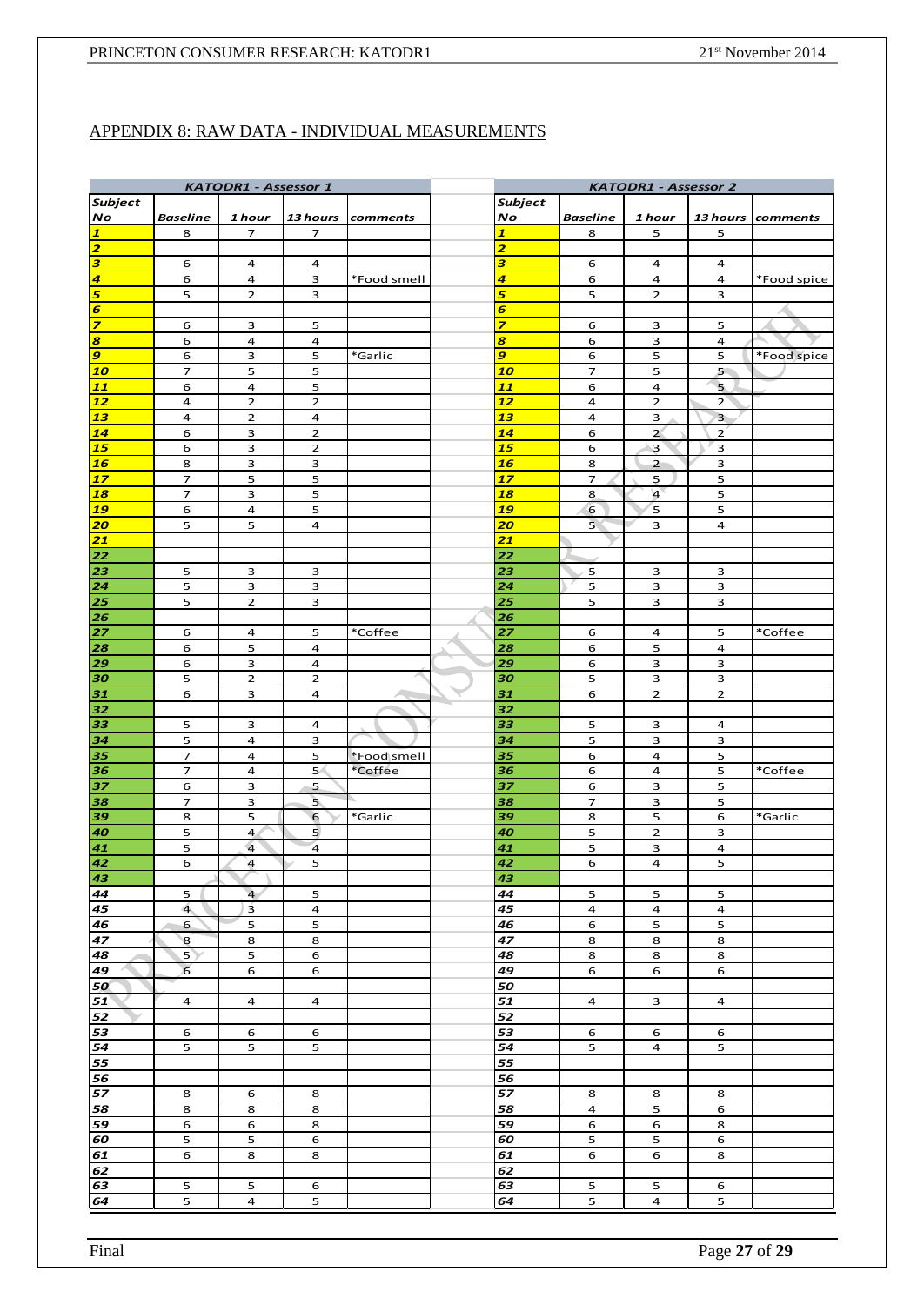# PRINCETON CONSUMER RESEARCH: KATODR1 21st November 2014

<span id="page-27-0"></span>

|                         | <b>KATODR1 - Assessor 3</b> |                         |                         |             |  | <b>KATODR1 - Assessor 4</b> |                         |                         |                         |                            |  |
|-------------------------|-----------------------------|-------------------------|-------------------------|-------------|--|-----------------------------|-------------------------|-------------------------|-------------------------|----------------------------|--|
| <b>Subject</b>          |                             |                         |                         |             |  | Subject                     |                         |                         |                         |                            |  |
| No                      | Baseline 1 hour             |                         | 13 hours                | comments    |  | No                          | Baseline 1 hour         |                         | 13 hours                | comments                   |  |
| $\overline{\mathbf{1}}$ | 8                           | 5                       | 5                       |             |  | $\overline{\mathbf{1}}$     | 8                       | $\overline{7}$          | 5                       |                            |  |
| $\overline{2}$          |                             |                         |                         |             |  | 2                           |                         |                         |                         |                            |  |
| $\overline{\mathbf{3}}$ |                             |                         |                         |             |  | 3                           |                         |                         |                         |                            |  |
|                         | 6                           | 4                       | 4                       |             |  |                             | 6                       | 4                       | 4                       |                            |  |
| 4                       | 6                           | 4                       | 4                       | *Food Spice |  | 4                           | 6                       | 4                       | 3                       | *Food Spice                |  |
| 5                       | 5                           | $\overline{2}$          | 3                       |             |  | 5                           | 5                       | $\overline{2}$          | з                       |                            |  |
| 6                       |                             |                         |                         |             |  | 6                           |                         |                         |                         |                            |  |
| $\overline{\mathbf{z}}$ | 6                           | з                       | 5                       |             |  | Z                           | $\overline{7}$          | 4                       | 5                       |                            |  |
| $\boldsymbol{s}$        | 6                           | 3                       | $\overline{\mathbf{4}}$ |             |  | 8                           | 6                       | 3                       | 4                       |                            |  |
| 9                       | 6                           | 3                       | 5                       | *Garlic     |  | 9                           | 6                       | 5                       | 5                       | *Garlic                    |  |
|                         | $\overline{7}$              | 5                       | 5                       |             |  | 10                          | $\overline{7}$          | 5                       | 5                       |                            |  |
| 10                      |                             |                         |                         |             |  |                             |                         |                         |                         |                            |  |
| 11                      | 6                           | 4                       | ${\mathbf 5}$           |             |  | 11                          | 6                       | 4                       | 5                       |                            |  |
| 12                      | 4                           | $\mathbf 2$             | $\overline{2}$          |             |  | 12                          | 4                       | $\overline{\mathbf{c}}$ | 2                       |                            |  |
| 13                      | $\overline{\mathbf{4}}$     | $\overline{2}$          | 4                       |             |  | 13                          | 4                       | з                       | 4                       |                            |  |
| 14                      | 6                           | 3                       | $\overline{2}$          |             |  | 14                          | 6                       | 4                       | $\overline{2}$          |                            |  |
| 15                      | 6                           | $\mathbf{1}$            | $\overline{2}$          |             |  | 15                          | 6                       | 4                       | 2                       |                            |  |
| 16                      | 8                           | $\overline{2}$          | 3                       |             |  | 16                          | 8                       | 5                       | $\mathbf{3}$            |                            |  |
| 17                      | $\overline{\mathbf{z}}$     | 4                       | ${\mathbf 5}$           |             |  | 17                          | $\overline{7}$          | 5                       | $\overline{z}$          |                            |  |
| 18                      | $\overline{z}$              | 3                       | 5                       |             |  | 18                          | $\overline{\mathbf{z}}$ | 4                       | 5                       |                            |  |
|                         |                             |                         |                         |             |  |                             |                         |                         |                         |                            |  |
| 19                      | 6                           | 5                       | 5                       |             |  | 19                          | 6                       | 5                       | 5                       |                            |  |
| <b>20</b>               | ${\mathbf 5}$               | 3                       | 4                       |             |  | 20                          | ${\mathbf 5}$           | 3                       | $\overline{4}$          |                            |  |
| 21                      |                             |                         |                         |             |  | 21                          |                         |                         |                         |                            |  |
| 22                      |                             |                         |                         |             |  | 22                          |                         |                         |                         |                            |  |
| 23                      | 5                           | 3                       | 3                       |             |  | 23                          | 5                       | 3                       | з                       |                            |  |
| 24                      | ${\mathbf 5}$               | 3                       | 3                       |             |  | 24                          | 5                       | $\mathbf{3}$            | 3                       |                            |  |
| 25                      | 5                           | $\overline{2}$          | 3                       |             |  | 25                          | 5                       | $\overline{\mathbf{2}}$ | з                       |                            |  |
| 26                      |                             |                         |                         |             |  | 26                          |                         |                         |                         |                            |  |
|                         |                             |                         |                         |             |  |                             |                         |                         |                         |                            |  |
| 27                      | 6                           | 4                       | 5                       | *coffee     |  | 27                          | 6                       | 4                       | 5                       | *Coffee                    |  |
| 28                      | 6                           | 4                       | 4                       |             |  | 28                          | 6                       | 5                       | 4                       |                            |  |
| 29                      | $\,$ 6 $\,$                 | 3                       | 4                       |             |  | 29                          | 6                       | 3                       | 4                       |                            |  |
| 30                      | 5                           | $\overline{\mathbf{3}}$ | 4                       |             |  | 30                          | 5                       | 3                       | 4                       |                            |  |
| 31                      | 6                           | $\overline{2}$          | $\overline{2}$          |             |  | 31                          | 6                       | $\overline{2}$          | $\overline{\mathbf{c}}$ |                            |  |
| 32                      |                             |                         |                         |             |  | 32                          |                         |                         |                         |                            |  |
| 33                      | 5                           | 3                       | 4                       |             |  | 33                          | 5                       | з                       | 4                       |                            |  |
|                         |                             |                         |                         |             |  |                             |                         |                         |                         |                            |  |
| 34                      | 5                           | 3                       | 3                       |             |  | 34                          | 5                       | з                       | з                       |                            |  |
| 35                      | 6                           | 4                       | 5                       | *Food       |  | 35                          | 6                       | 4                       | 5                       |                            |  |
| 36                      | 6                           | 4                       | ${\mathbf 5}$           | *coffee     |  | 36                          | 6                       | 4                       | 5                       | $\displaystyle{^*}$ Coffee |  |
| 37                      | 6                           | 3                       | 5                       |             |  | 37                          | 6                       | 3                       | 5                       |                            |  |
| 38                      | $\overline{z}$              | 3                       | ${\mathsf S}$           |             |  | 38                          | $\overline{\mathbf{z}}$ | з                       | 5                       |                            |  |
| 39                      | 8                           | 5                       | 6                       | *Garlic     |  | 39                          | 8                       | 5                       | 6                       | *Garlic                    |  |
| 40                      | 5                           | $\mathbf 2$             | 3                       |             |  | 40                          | ${\mathbf 5}$           | $\mathbf 2$             | 3                       |                            |  |
| 41                      | 5                           | 3                       | 4                       |             |  | 41                          | 5                       | з                       | 4                       |                            |  |
| 42                      | 6                           | 4                       | 5                       |             |  | 42                          | 6                       | 4                       | 5                       |                            |  |
|                         |                             |                         |                         |             |  |                             |                         |                         |                         |                            |  |
| 43                      |                             |                         |                         |             |  | 43                          |                         |                         |                         |                            |  |
| 44                      | 5                           | 5                       | 5 <sub>1</sub>          |             |  | 44                          | 5                       | 5 <sub>1</sub>          | $\overline{\mathbf{5}}$ |                            |  |
| 45                      | $\overline{\mathbf{r}}$     | 3                       | $\overline{4}$          |             |  | 45                          | 4                       | 3                       | $\overline{\mathbf{4}}$ |                            |  |
| 46                      | 5                           | 5                       | 5                       |             |  | 46                          | 6                       | 6                       | 5                       |                            |  |
| 47                      | $\bf 8$                     | 8                       | 8                       |             |  | 47                          | 8                       | 8                       | 8                       |                            |  |
| 48                      | ${\mathsf S}$               | $\overline{a}$          | $\overline{a}$          |             |  | 48                          | 5                       | 3                       | $\overline{\mathbf{3}}$ |                            |  |
| 49                      | 6                           | 6                       | 6                       |             |  | 49                          | 6                       | 6                       | 6                       |                            |  |
| 50                      |                             |                         |                         |             |  | 50                          |                         |                         |                         |                            |  |
|                         | $\overline{a}$              | $\overline{4}$          | $\overline{4}$          |             |  | 51                          | $\overline{\mathbf{4}}$ | $\overline{4}$          | 4                       |                            |  |
| 51                      |                             |                         |                         |             |  |                             |                         |                         |                         |                            |  |
| 52                      |                             |                         |                         |             |  | 52                          |                         |                         |                         |                            |  |
| 53                      | 6                           | 6                       | 6                       |             |  | 53                          | 6                       | 6                       | 6                       |                            |  |
| 54                      | 5                           | 4                       | 5                       |             |  | $\overline{54}$             | 5                       | 5                       | 6                       |                            |  |
| 55                      |                             |                         |                         |             |  | 55                          |                         |                         |                         |                            |  |
| 56                      |                             |                         |                         |             |  | 56                          |                         |                         |                         |                            |  |
| 57                      | 8                           | 8                       | 8                       |             |  | 57                          | 8                       | 8                       | 8                       |                            |  |
| 58                      | $\overline{\mathbf{r}}$     | 5                       | 6                       |             |  | 58                          | 4                       | 5                       | 6                       |                            |  |
|                         |                             |                         |                         |             |  |                             |                         |                         |                         |                            |  |
| 59                      | 6                           | 6                       | 8                       |             |  | 59                          | 6                       | 6                       | 8                       |                            |  |
| 60                      | 5                           | 5                       | 6                       |             |  | 60                          | 5                       | $\mathsf 3$             | 6                       |                            |  |
| 61                      | 6                           | 6                       | 8                       |             |  | 61                          | 6                       | 5                       | 8                       |                            |  |
| 62                      |                             |                         |                         |             |  | 62                          |                         |                         |                         |                            |  |
| 63                      | 5                           | 5                       | 6                       |             |  | 63                          | 5                       | 5                       | 6                       |                            |  |
| 64                      | 5                           | 4                       | 5                       |             |  | 64                          | 5                       | 4                       | $\overline{\mathbf{5}}$ |                            |  |